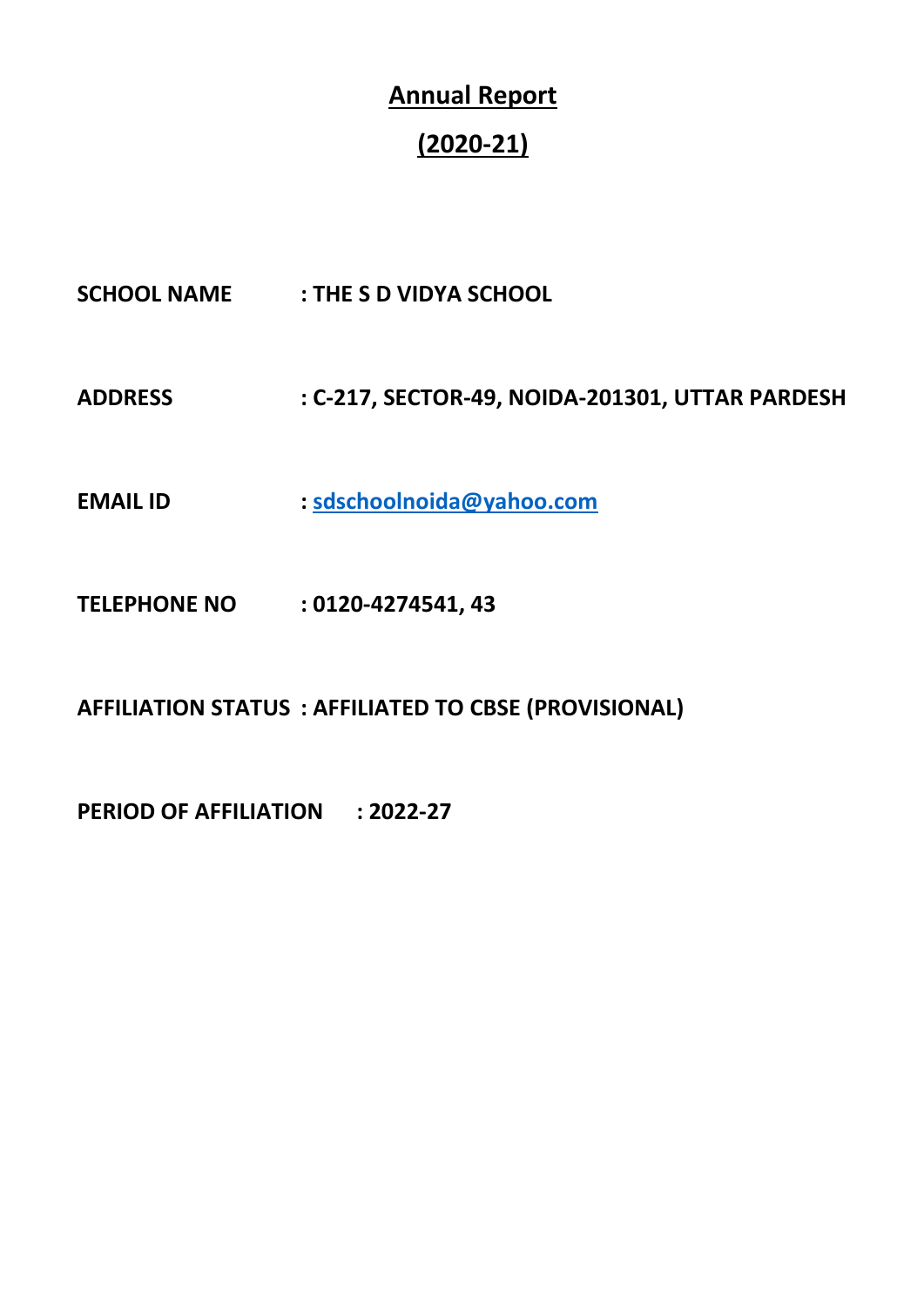There is always a podium laid for every individual to Dream! To Desire! To Determine! To Decide their Destiny! The SD Vidya School provides the opportunity to discover every approach for its student to bloom into their vibrant colours.

The Covid -19 Pandemic has forced educators to transform their lessons to Online versions in short span of time. Our teachers had to change to online teaching, requiring them to use various digital tools and resources and implement new approaches to teaching and learning. They stood up and made the Pandemic into a successful and fruitful academic year.

### **INFRASTRUCTURE DETAILS**

Our campus is spread over five acres of land. The building includes two blocks, one single and one three storied block having sixty classrooms, library, music room, dance room, an art room, two air conditioned computer labs. The independent Science Block houses the laboratories for Physics, Chemistry and Biology meant for exclusive use by students of the senior wing. Math, Social Science and Commerce also have hubs of their own. A huge Multi-purpose hall caters to Yoga, Exhibitions & various indoor games like Table-Tennis, Chess & Carom-Board. An auditorium which caters to workshops, assemblies & interhouse events and serves as a movie hall as it is well equipped with state of the Art, Projector and speakers. 75% of the classrooms are installed with interactive boards using top-line digital resources.

The block for little learners i.e. Pre- Nursery, Nursery, Kindergarten up to Class 5 is housed in one of the blocks with abundant and separate playing space. Open areas are landscaped to include a cricket pitch, football, athletics track, volleyball, badminton court, skating and a huge free play area. Karate, Table-Tennis, Football, Volleyball, Cricket & Athletics are some of the popular sports.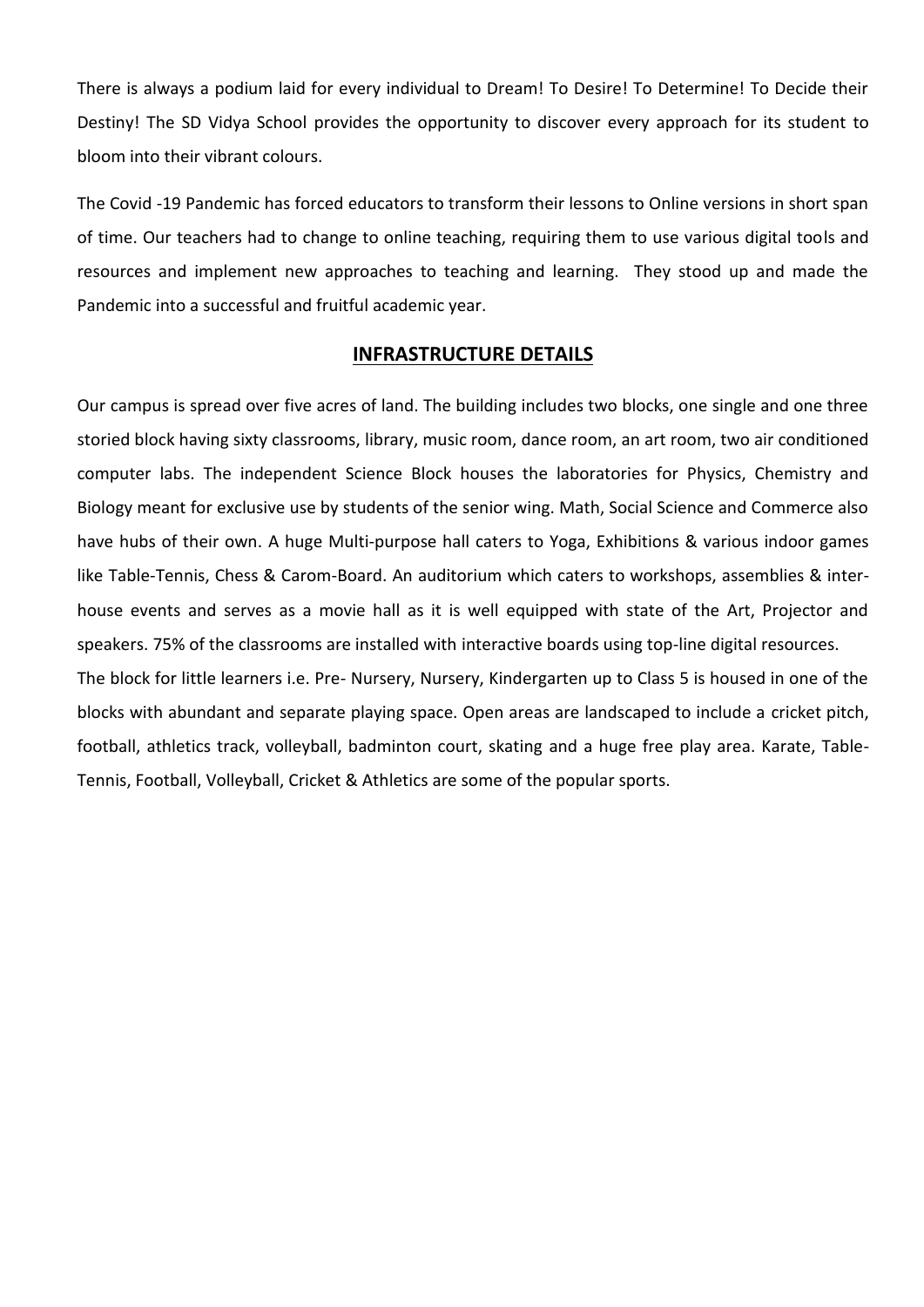## **Academic Calendar**

## **2020-21**

### **Activity Planner**

|                | THE S D VIDYA SCHOOL, NOIDA |                                                                                            |                                   |                                     |  |  |  |  |  |
|----------------|-----------------------------|--------------------------------------------------------------------------------------------|-----------------------------------|-------------------------------------|--|--|--|--|--|
|                |                             | <b>PARTICIPATION IN ACTIVITIES (2020-21)</b>                                               |                                   |                                     |  |  |  |  |  |
| S.NO           | <b>DATE</b>                 | <b>NAME OF THE COMPETITION</b>                                                             | <b>CLASS</b>                      | <b>NO OF</b><br><b>PARTICIPANTS</b> |  |  |  |  |  |
| $\mathbf{1}$   | 11-04-2020                  | Article writing on COVID 19 by DIOS                                                        | $\vee$                            | 25                                  |  |  |  |  |  |
| $\overline{2}$ | 22-04-2020                  | Earth Day(poster)<br><b>Card Making</b>                                                    | I, II, V, VI -<br>XII<br>Nur & KG | 99<br>34                            |  |  |  |  |  |
| 3              | 08-05-2020                  | Mother's Day Card Making                                                                   | 181                               | 77                                  |  |  |  |  |  |
| 4              | 13-05-2020                  | Hindi Rhyme Recitation                                                                     | KG                                | 24                                  |  |  |  |  |  |
| 5              | 22-05-2020                  | World Biodiversity Day - "Namami Gange"                                                    | VI-VIII                           | 3                                   |  |  |  |  |  |
| 6              | 05-06-2020                  | Biodiversity - A concern that is both urgent<br>and existential                            | $V, VI - IX$                      | 8                                   |  |  |  |  |  |
| $\overline{7}$ | 15-06-2020                  | Thinking innovatively in unprecedented<br>times like Covid-19(Essay or painting /<br>Poem) | V, VI-VIII                        | 8                                   |  |  |  |  |  |
| 8              | 21-06-2020                  | Yoga for health and harmony (online quiz<br>competition)                                   | $VI-X$                            | $\overline{3}$                      |  |  |  |  |  |
| 9              | 14-07-2020                  | <b>Reading Competition (Hindi)</b>                                                         | 181                               | 77                                  |  |  |  |  |  |
| 10             | 15-07-2020                  | Free hand Drawing                                                                          | <b>NUR &amp; KG</b>               | 34                                  |  |  |  |  |  |
| 11             | 06-08-2020                  | Hindi Essay Writing (Gandagi Mukt Mera<br>Bharat)                                          | XII                               | 3                                   |  |  |  |  |  |
| 12             | 07-08-2020                  | Poster Making e-Raksha Competition 2020                                                    | XII                               | $\mathbf{1}$                        |  |  |  |  |  |
| 13             | 13-08-2020                  | गंदगी मुक्त मेरा गॉव (poster)                                                              | $VI-X$                            | 20                                  |  |  |  |  |  |
| 14             | 14-08-2020                  | AATMNIRBHAR BHARAT HINDI NIBNDH                                                            | IX                                | 5                                   |  |  |  |  |  |
| 15             | 18-08-2020                  | <b>English Rhyme Recitation</b>                                                            | KG                                | 24                                  |  |  |  |  |  |
| 16             | 31-08-2020                  | Art Integrated Project - August                                                            | $\vee$                            | 50                                  |  |  |  |  |  |
| 17             | <b>AUG</b>                  | एक भारत श्रेष्ठ भारत                                                                       | Ш                                 | 31                                  |  |  |  |  |  |
| 18             | <b>SEP</b>                  | अंतर्राष्ट्रीय साक्षरता दिवस                                                               | $\mathbf{III}$                    | 31                                  |  |  |  |  |  |
| 19             | 09-09-2020                  | <b>English Poem Recitation</b>                                                             | 181                               | 77                                  |  |  |  |  |  |
| 20             | 11-09-2020                  | <b>Hindi Poem Recitation</b>                                                               | $\mathbf{I}$                      | 33                                  |  |  |  |  |  |
| 21             | 08/09/2020-<br>14/09/2020   | LANGUAGE READING WEEK (CBSE)                                                               | $IX-X$                            | 49                                  |  |  |  |  |  |
| 22             | 08/09/2020-<br>09/09/2020   | Reading Week Activities - September                                                        | IV                                | 25                                  |  |  |  |  |  |
| 23             | 14-09-2020                  | हिन्दी दिवस                                                                                | $\mathbf{III}$                    | 31                                  |  |  |  |  |  |
| 24             | 18-09-2020                  | Short Story telling                                                                        | KG                                | 24                                  |  |  |  |  |  |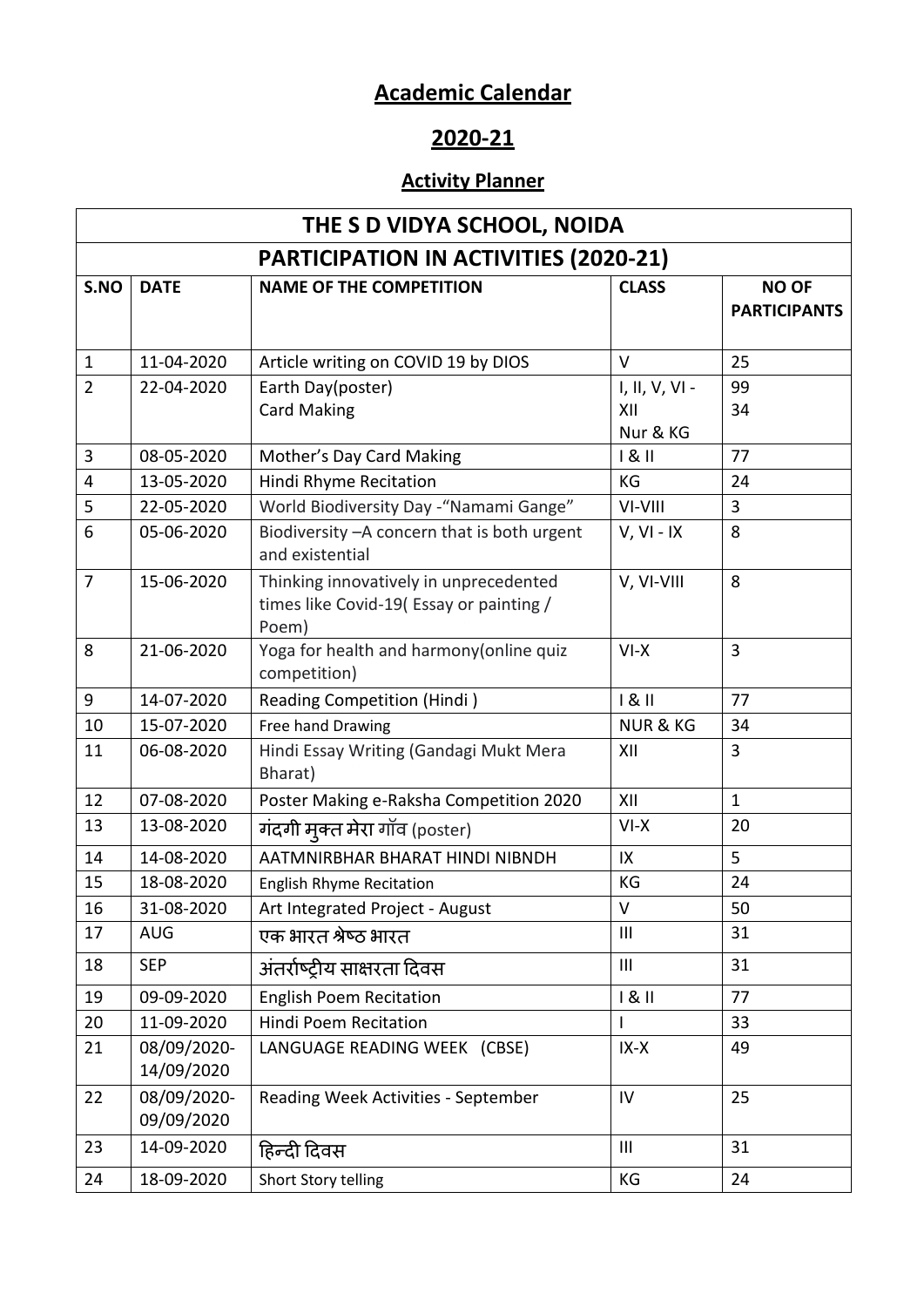| 25 | 28-09-2020                     | Quiz competition (BYJU'S)                                                                                     | $VI - X$         | 17                                                        |
|----|--------------------------------|---------------------------------------------------------------------------------------------------------------|------------------|-----------------------------------------------------------|
| 26 | 28-09-2020                     | <b>VVM 2020</b>                                                                                               | XI               | $\mathbf{1}$                                              |
| 27 | 29-09-2020                     | (Mynep) Essay competition                                                                                     | X                | 12                                                        |
| 28 | 02-10-2020                     | GANDHI JAYANTI - SATYAGRAHA (P.P.T)                                                                           | IX               | $\mathbf{1}$                                              |
| 29 | 03-10-2020                     | Mind wars Olympiad                                                                                            | V                | 25                                                        |
| 30 | 07-10-2020                     | Road safety week by UP Government                                                                             | $VI-X$           | 42                                                        |
| 31 | 13-10-2020                     | <b>Free Hand Drawing</b>                                                                                      | <b>NUR</b>       | 10                                                        |
| 32 | 15-10-2020                     | Read-a-thon (English Reading)                                                                                 | 181              | 77                                                        |
| 33 | 27-10-2020                     | Speaking on favorite character(Hindi)                                                                         |                  | 33                                                        |
| 34 | 28-10-2020                     | Hindi Rhyme Recitation                                                                                        | <b>NUR</b>       | 10                                                        |
| 35 | 28-10-2020                     | Show & Tell                                                                                                   | $\mathbf{II}$    | 44                                                        |
| 36 | 30-10-2020                     | Rashtriya Diwas                                                                                               | VI-VIII          | 11                                                        |
| 37 | 30th Oct to<br>$10^{th}$ Nov   | Online quiz competition on the theme :<br>knowledge, Tradition, Practices and Heritage<br>of India            | $V, VI - IX$     | 8                                                         |
| 38 | 31-10-2020                     | (सरदार बल्लभ भाई पटेल जयंती ) निबन्ध                                                                          | $IX-XII$         | 17                                                        |
|    |                                | प्रतियोगिता( जैन विद्या )                                                                                     |                  |                                                           |
| 39 | 07-11-2020                     | Fable - Relabel                                                                                               | $\overline{1}$   | $\mathbf{1}$                                              |
| 40 | 08-11-2020                     | Super Spellerz [Billabong inter-school]                                                                       | $\mathbf{I}$     | $\mathbf{1}$                                              |
| 41 | 12-11-2020                     | Aryabhatt Ganit Challenge                                                                                     | X                | $\overline{2}$                                            |
|    | to                             |                                                                                                               |                  |                                                           |
|    | 25-11-2020                     |                                                                                                               |                  |                                                           |
| 42 | $16^{th}$ Nov to               | <b>BRICS Math online Competition</b>                                                                          | II, V, VI-VIII   | 6                                                         |
|    | $20th$ Dec                     |                                                                                                               |                  |                                                           |
| 43 | 2020<br>26-11-2020             | Constitution Day- Reading of articles and                                                                     | XI               | $\overline{4}$                                            |
|    |                                | Poem recitation                                                                                               |                  |                                                           |
| 44 | 27-11-2020                     | The MRIS Quiz League 2020                                                                                     | XI               | $\overline{2}$                                            |
| 45 | $7th$ to $19th$<br>December    | CBSE Expression Series of Art and Culture                                                                     | I, II, V, VI-XII | 61                                                        |
| 46 | 13-12-2020                     | Art of Calligraphy                                                                                            | KG               | 24                                                        |
| 47 | 14-12-2020                     | I observe and talk                                                                                            | <b>NUR</b>       | 10                                                        |
| 48 | 17-12-2020                     | Essay/Paragraph/Poem writing on pairing<br>state - 17th                                                       | IV               | 25                                                        |
| 49 | 7 <sup>th</sup><br>January2021 | Ganga Ki Aviralata or Swacchta-Quiz<br>Competition (held in Zoom class by Social<br>science teacher-Ms.Garima | III, VI-XII      | 70                                                        |
| 50 | 09-01-2021                     | <b>Cbse Science Challenge</b>                                                                                 | $\mathsf{X}$     | 5                                                         |
| 51 | 12-01-2021                     | Celebration of Swami Vivekananda's Birth<br>Anniversary                                                       | V, VI-XII        | 16                                                        |
| 52 | 12-01-2021                     | Virtual IRIS National Fair                                                                                    | VII              | <b>SCHEDULED</b><br><b>ON 23 AND 24</b><br><b>JANUARY</b> |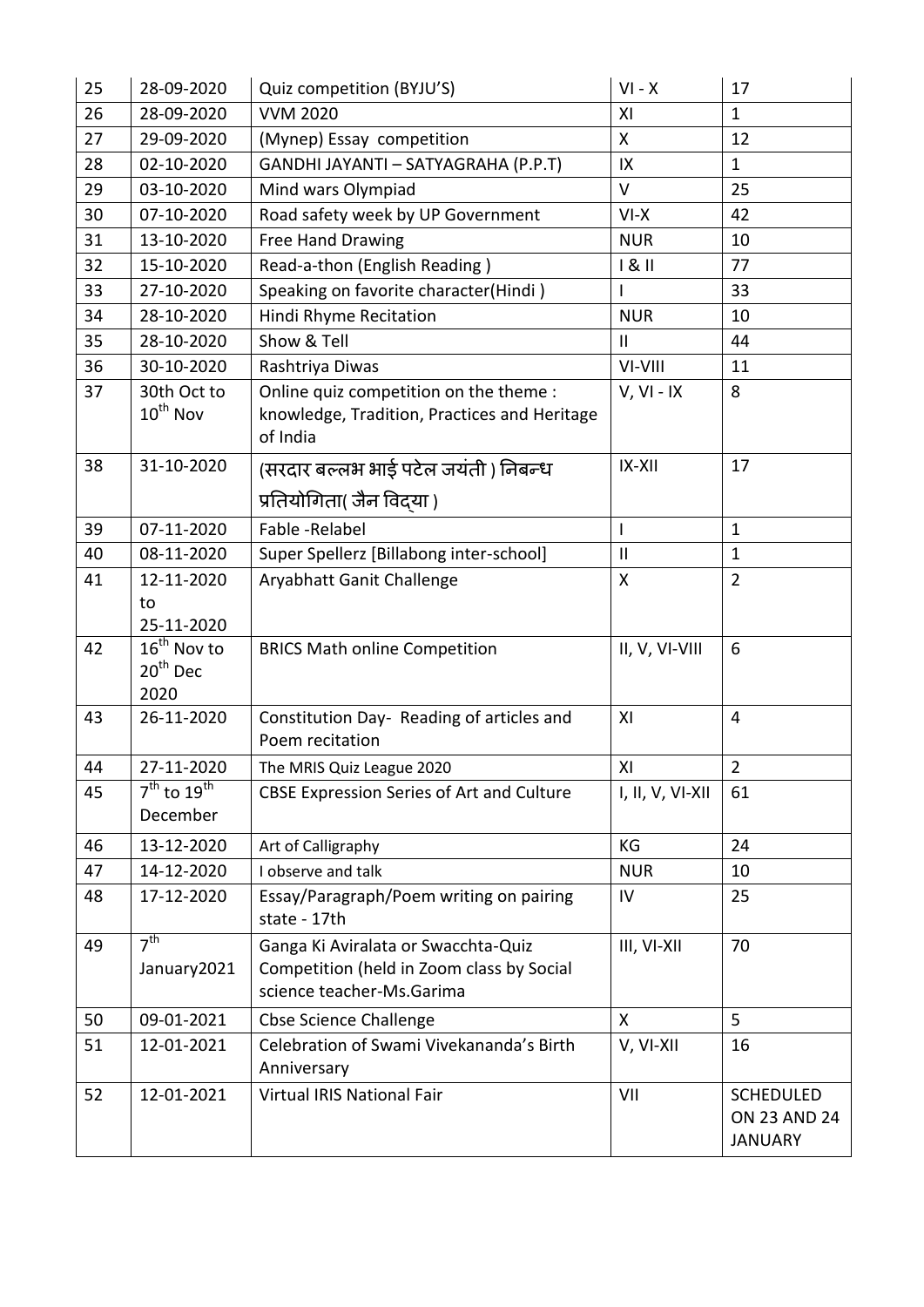### **EXAMINATION SCHEDULE**

## **2020-21**

|                        | DATESHEET FOR PERIODIC 1 (2020-21) |                |                |  |  |  |  |  |  |  |
|------------------------|------------------------------------|----------------|----------------|--|--|--|--|--|--|--|
| <b>CLASSES III - V</b> |                                    |                |                |  |  |  |  |  |  |  |
| <b>DATE</b>            | Ш                                  | IV             | $\mathbf v$    |  |  |  |  |  |  |  |
| 20/07/2020             | <b>MATHS</b>                       | <b>ENGLISH</b> | <b>MATHS</b>   |  |  |  |  |  |  |  |
| <b>MONDAY</b>          |                                    |                |                |  |  |  |  |  |  |  |
| 24/07/2020             | <b>HINDI</b>                       | <b>MATHS</b>   | S.SC           |  |  |  |  |  |  |  |
| <b>FRIDAY</b>          |                                    |                |                |  |  |  |  |  |  |  |
| 27/07/2020             | <b>ENGLISH</b>                     | S.SC           | <b>SCIENCE</b> |  |  |  |  |  |  |  |
| <b>MONDAY</b>          |                                    |                |                |  |  |  |  |  |  |  |
| 4/8/2020               | EVS                                | <b>HINDI</b>   | SANSKRIT       |  |  |  |  |  |  |  |
| <b>TUESDAY</b>         |                                    |                |                |  |  |  |  |  |  |  |
| 7/8/2020               |                                    | <b>SCIENCE</b> | <b>ENGLISH</b> |  |  |  |  |  |  |  |
| <b>FRIDAY</b>          |                                    |                |                |  |  |  |  |  |  |  |
| 10/8/2020              |                                    |                | <b>HINDI</b>   |  |  |  |  |  |  |  |
| <b>MONDAY</b>          |                                    |                |                |  |  |  |  |  |  |  |

|               | DATESHEET FOR PERIODIC 1/UNIT TEST 1 (2020-21) |                 |                 |                |                |                |                 |  |  |  |  |  |
|---------------|------------------------------------------------|-----------------|-----------------|----------------|----------------|----------------|-----------------|--|--|--|--|--|
|               | <b>CLASSES VI - XII</b>                        |                 |                 |                |                |                |                 |  |  |  |  |  |
| <b>DATE</b>   | VI                                             | VII             | <b>VIII</b>     | IX             | X              | XI             | XII             |  |  |  |  |  |
| 20/07/2020    | S.SC                                           | <b>ENGLISH</b>  | <b>MATHS</b>    | S.SC           | <b>MATHS</b>   | <b>ENGLISH</b> | CHEM/ECO        |  |  |  |  |  |
| <b>MONDAY</b> |                                                |                 |                 |                |                |                |                 |  |  |  |  |  |
| 24/07/2020    | <b>SCIENCE</b>                                 | <b>HINDI</b>    | <b>SANSKRIT</b> | <b>ENGLISH</b> | <b>SCIENCE</b> | PHYSICS/ECO    | B.ST/HIS        |  |  |  |  |  |
| <b>FRIDAY</b> |                                                |                 |                 |                |                |                |                 |  |  |  |  |  |
| 27/07/2020    | <b>ENGLISH</b>                                 | S.SC            | <b>HINDI</b>    | <b>MATHS</b>   | HINDI/SKT      | B.ST/CHEM/     | ACC. / PHYSICS/ |  |  |  |  |  |
| <b>MONDAY</b> |                                                |                 |                 |                |                | POL, SC        | POL.SC          |  |  |  |  |  |
| 4/8/2020      | <b>MATHS</b>                                   | <b>SANSKRIT</b> | S.SC            | <b>SCIENCE</b> | S.SC           | ACC./HIS       | MATHS/BIO       |  |  |  |  |  |
| TUESDAY       |                                                |                 |                 |                |                |                |                 |  |  |  |  |  |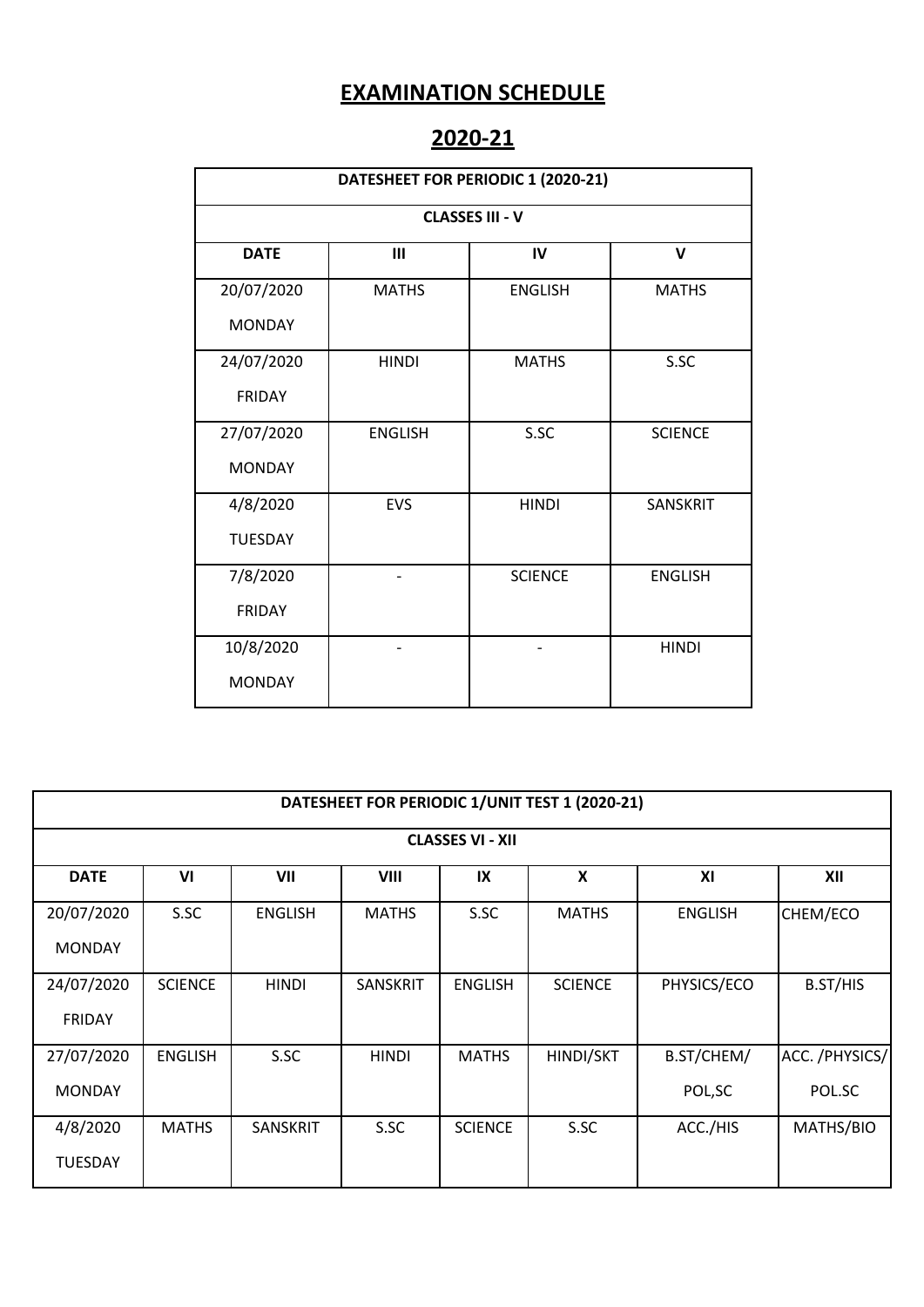| 7/8/2020      | SANSKRIT     | <b>MATHS</b>   | <b>SCIENCE</b> | HINDI/SKT                | <b>ENGLISH</b> | P.ED/PSYCHO | <b>ENGLISH</b> |
|---------------|--------------|----------------|----------------|--------------------------|----------------|-------------|----------------|
| FRIDAY        |              |                |                |                          |                |             |                |
| 10/8/2020     | <b>HINDI</b> | <b>SCIENCE</b> | <b>ENGLISH</b> | $\overline{\phantom{0}}$ |                | MATHS/BIO   | P. ED          |
| <b>MONDAY</b> |              |                |                |                          |                |             |                |

|            | DATESHEET FOR HALF YEARLY EXAMINATION 2020-21 |                |                |  |  |  |  |  |  |
|------------|-----------------------------------------------|----------------|----------------|--|--|--|--|--|--|
|            | Ш                                             | IV             | $\mathsf{v}$   |  |  |  |  |  |  |
| 12/10/2020 |                                               |                |                |  |  |  |  |  |  |
| Monday     | <b>MATHS</b>                                  | S.SC           | <b>MATHS</b>   |  |  |  |  |  |  |
| 14/10/2020 |                                               |                |                |  |  |  |  |  |  |
| Wednesday  | <b>HINDI</b>                                  | <b>ENGLISH</b> | <b>ENGLISH</b> |  |  |  |  |  |  |
| 16/10/2020 |                                               |                |                |  |  |  |  |  |  |
| Friday     | <b>ENGLISH</b>                                | <b>MATHS</b>   | <b>SCIENCE</b> |  |  |  |  |  |  |
| 19/10/2020 |                                               |                |                |  |  |  |  |  |  |
| Monday     | EVS                                           | <b>HINDI</b>   | S.SC           |  |  |  |  |  |  |
| 21/10/2020 |                                               |                |                |  |  |  |  |  |  |
| Wednesday  |                                               | <b>SCIENCE</b> | <b>HINDI</b>   |  |  |  |  |  |  |
| 22/10/2020 |                                               |                |                |  |  |  |  |  |  |
| Thursday   |                                               |                | SANSKRIT       |  |  |  |  |  |  |

|            |                |                |                |                | DATESHEET FOR HALF YEARLY EXAMINATION 2020-21 |                  |                 |
|------------|----------------|----------------|----------------|----------------|-----------------------------------------------|------------------|-----------------|
|            | V <sub>l</sub> | VII            | VIII           | IX             | $\boldsymbol{\mathsf{x}}$                     | XI               | XII             |
| 12/10/2020 |                |                |                |                |                                               |                  |                 |
| Monday     | S.SC           | <b>MATHS</b>   | <b>SCIENCE</b> | S.SC           | S.SC                                          | CHEM/B.ST/HIS    | PHYSICS/ACC/HIS |
| 14/10/2020 |                |                |                |                |                                               |                  |                 |
| Wednesday  | <b>ENGLISH</b> | <b>HINDI</b>   | <b>ENGLISH</b> | <b>MATHS</b>   | <b>SCIENCE</b>                                | MATHS/BIO        | <b>ENGLISH</b>  |
| 16/10/2020 |                |                |                |                |                                               |                  |                 |
| Friday     | <b>SCIENCE</b> | <b>ENGLISH</b> | <b>MATHS</b>   | HINDI/SKT      | <b>ENGLISH</b>                                | <b>ECONOMICS</b> | CHEM/B.ST       |
| 19/10/2020 |                |                |                |                |                                               |                  |                 |
| Monday     | <b>MATHS</b>   | S.SC           | S.SC           | <b>SCIENCE</b> | <b>MATHS</b>                                  | PHYSICS/ACC/POL. | MATHS/BIO/      |
|            |                |                |                |                |                                               | <b>SC</b>        | POL.SC          |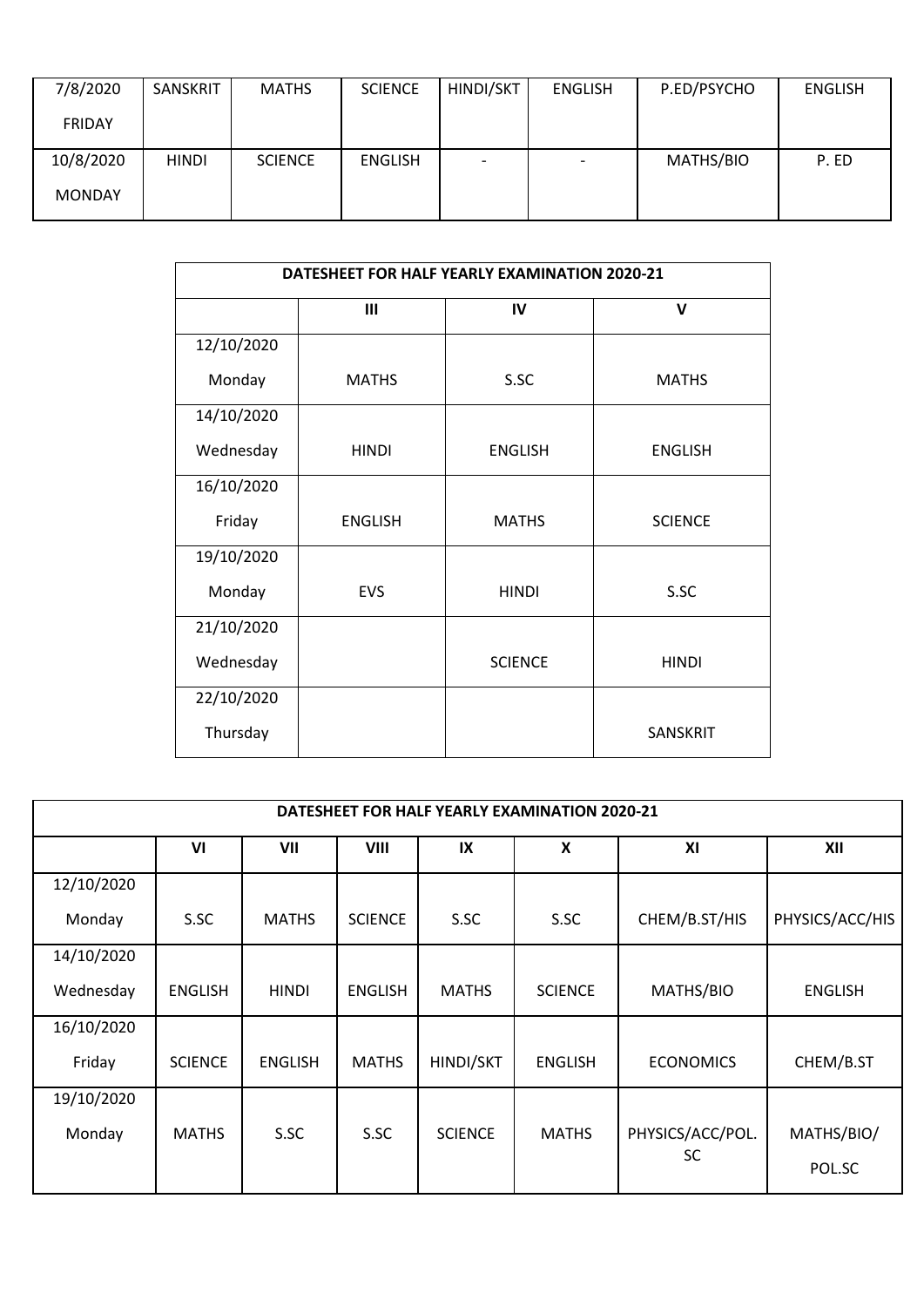| 21/10/2020 |              |                |                 |                |           |                |                  |
|------------|--------------|----------------|-----------------|----------------|-----------|----------------|------------------|
| Wednesday  | <b>HINDI</b> | <b>SCIENCE</b> | <b>HINDI</b>    | <b>ENGLISH</b> | HINDI/SKT | <b>ENGLISH</b> | <b>ECONOMICS</b> |
| 22/10/2020 |              |                |                 |                |           |                |                  |
| Thursday   | SANSKRIT     | SANSKRIT       | <b>SANSKRIT</b> |                |           | P.ED           | P.ED             |

| DATESHEET FOR PERIODIC 2 (2020-21) |                |                |                |  |  |  |  |  |  |
|------------------------------------|----------------|----------------|----------------|--|--|--|--|--|--|
| <b>CLASSES III - V</b>             |                |                |                |  |  |  |  |  |  |
| <b>DATE</b>                        | III            | IV             | $\mathbf v$    |  |  |  |  |  |  |
| 21/12/2020                         | <b>MATHS</b>   | S.SC           | <b>MATHS</b>   |  |  |  |  |  |  |
| <b>MONDAY</b>                      |                |                |                |  |  |  |  |  |  |
| 22/12/2020                         | <b>HINDI</b>   | <b>MATHS</b>   | S.SC           |  |  |  |  |  |  |
| <b>TUESDAY</b>                     |                |                |                |  |  |  |  |  |  |
| 23/12/2020                         | <b>ENGLISH</b> | <b>ENGLISH</b> | <b>SCIENCE</b> |  |  |  |  |  |  |
| WEDNESDAY                          |                |                |                |  |  |  |  |  |  |
| 24/12/2020                         | <b>EVS</b>     | <b>HINDI</b>   | SANSKRIT       |  |  |  |  |  |  |
| <b>THURSDAY</b>                    |                |                |                |  |  |  |  |  |  |
| 28/12/2020                         |                | <b>SCIENCE</b> | <b>ENGLISH</b> |  |  |  |  |  |  |
| <b>MONDAY</b>                      |                |                |                |  |  |  |  |  |  |
| 29/12/2020                         |                |                | <b>HINDI</b>   |  |  |  |  |  |  |
| <b>TUESDAY</b>                     |                |                |                |  |  |  |  |  |  |

|                | DATESHEET FOR PERIODIC 2/UNIT TEST 2 (2020-21) |                 |                 |                |                   |  |  |  |  |  |  |
|----------------|------------------------------------------------|-----------------|-----------------|----------------|-------------------|--|--|--|--|--|--|
|                | <b>CLASSES VI - IX &amp; XI</b>                |                 |                 |                |                   |  |  |  |  |  |  |
| <b>DATE</b>    | V <sub>l</sub>                                 | VII             | VIII            | IX             | XI                |  |  |  |  |  |  |
| 21/12/2020     | S.SC                                           | <b>SCIENCE</b>  | <b>MATHS</b>    | S.SC           | <b>ENGLISH</b>    |  |  |  |  |  |  |
| <b>MONDAY</b>  |                                                |                 |                 |                |                   |  |  |  |  |  |  |
| 22/12/2020     | <b>SCIENCE</b>                                 | <b>HINDI</b>    | <b>SANSKRIT</b> | <b>ENGLISH</b> | PHYSICS/ECO       |  |  |  |  |  |  |
| <b>TUESDAY</b> |                                                |                 |                 |                |                   |  |  |  |  |  |  |
| 23/12/2020     | <b>ENGLISH</b>                                 | S.SC            | <b>HINDI</b>    | <b>MATHS</b>   | B.ST/CHEM/POL.SC. |  |  |  |  |  |  |
| WEDNESDAY      |                                                |                 |                 |                |                   |  |  |  |  |  |  |
| 24/12/2020     | <b>MATHS</b>                                   | <b>SANSKRIT</b> | S.SC            | <b>SCIENCE</b> | ACC./HIS          |  |  |  |  |  |  |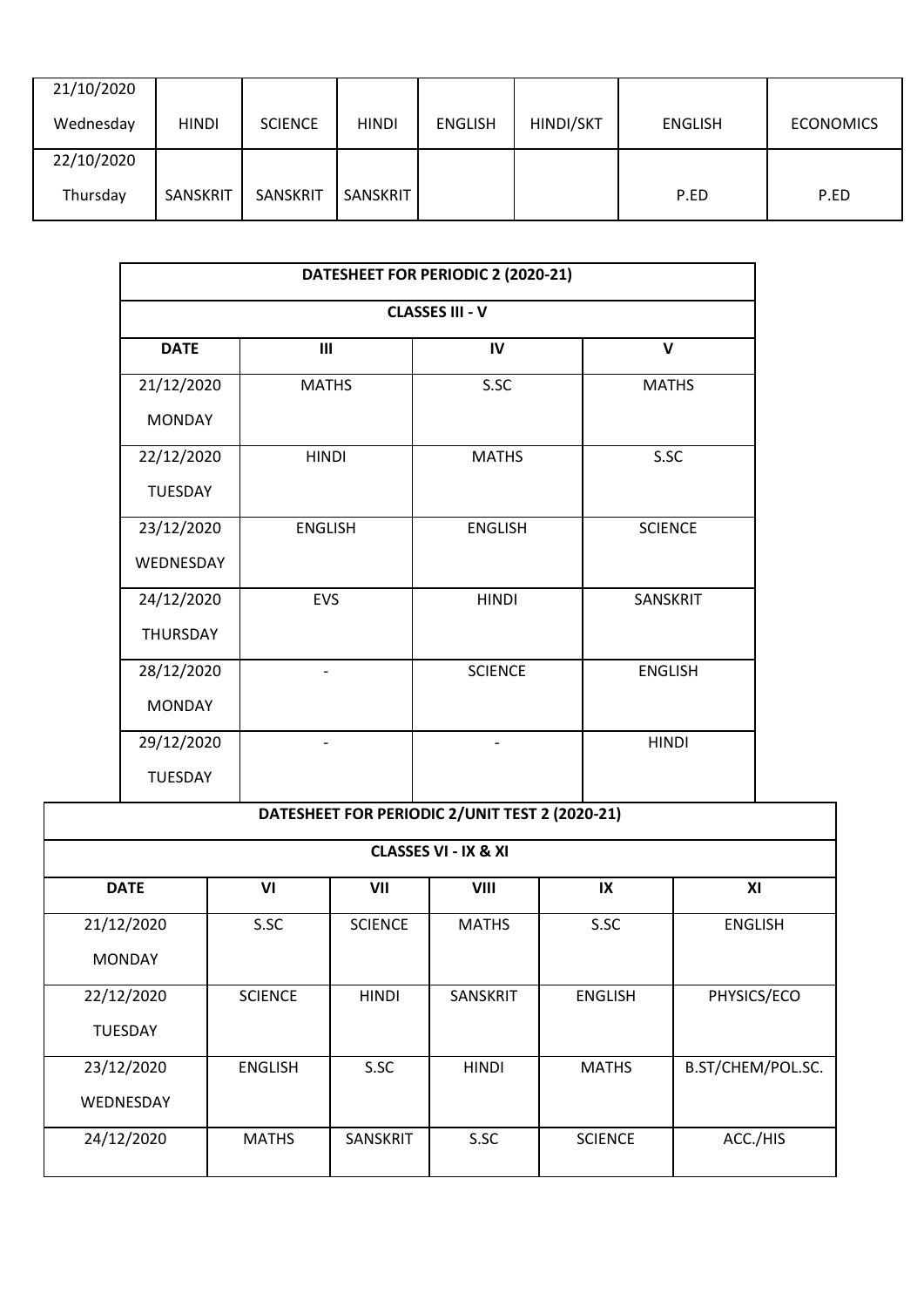| <b>THURSDAY</b>              |              |                |                |                          |           |
|------------------------------|--------------|----------------|----------------|--------------------------|-----------|
| 28/12/2020<br><b>MONDAY</b>  | SANSKRIT     | <b>MATHS</b>   | <b>SCIENCE</b> | HINDI/SKT                | MATHS/BIO |
| 29/12/2020<br><b>TUESDAY</b> | <b>HINDI</b> | <b>ENGLISH</b> | <b>ENGLISH</b> | $\overline{\phantom{0}}$ | P.ED      |

|                                | DATESHEET FOR PREBOARD 1 (2020-21) |                                |                           |                                          |                                |                |                  |  |  |
|--------------------------------|------------------------------------|--------------------------------|---------------------------|------------------------------------------|--------------------------------|----------------|------------------|--|--|
|                                |                                    |                                |                           | <b>CLASSES X &amp; XII</b>               |                                |                |                  |  |  |
| <b>DATE</b>                    |                                    |                                | $\boldsymbol{\mathsf{x}}$ |                                          | XII                            |                |                  |  |  |
| 18/12/2020                     | <b>SCIENCE</b>                     |                                |                           | PHYSICS/ACC/HIS                          |                                |                |                  |  |  |
| <b>FRIDAY</b>                  |                                    |                                |                           |                                          |                                |                |                  |  |  |
| 21/12/2020                     |                                    |                                | <b>MATHS</b>              |                                          | B.ST/CHEM/POL.SC               |                |                  |  |  |
| <b>MONDAY</b>                  |                                    |                                |                           |                                          |                                |                |                  |  |  |
| 23/12/2020                     |                                    |                                | <b>ENGLISH</b>            |                                          | <b>ENGLISH</b>                 |                |                  |  |  |
| WEDNESDAY                      |                                    |                                |                           |                                          |                                |                |                  |  |  |
| 26/12/2020                     |                                    |                                | S.SC                      |                                          | MATHS/BIO                      |                |                  |  |  |
| SATURDAY                       |                                    |                                |                           |                                          |                                |                |                  |  |  |
| 28/12/2020                     |                                    |                                | HINDI/SKT                 |                                          | ECO                            |                |                  |  |  |
| <b>MONDAY</b>                  |                                    |                                |                           |                                          |                                |                |                  |  |  |
| 29/12/2020                     |                                    |                                |                           |                                          | P.ED                           |                |                  |  |  |
| <b>TUESDAY</b>                 |                                    |                                |                           |                                          |                                |                |                  |  |  |
|                                |                                    |                                |                           | DATESHEET FOR ANNUAL EXAMINATION 2020-21 |                                |                |                  |  |  |
|                                |                                    | III                            | IV                        | $\mathbf v$                              | VI                             | VII            | <b>VIII</b>      |  |  |
| 02-03-2021<br><b>TUESDAY</b>   |                                    | <b>EVS</b>                     | <b>S.SCIENCE</b>          | <b>SCIENCE</b>                           | <b>S.SCIENC</b><br>E           | <b>ENGLISH</b> | <b>MATHS</b>     |  |  |
| 04-03-2021<br><b>THURSDAY</b>  |                                    | <b>ENGLISH</b><br><b>HINDI</b> |                           | <b>ENGLISH</b>                           | <b>ENGLISH</b><br><b>HINDI</b> |                | <b>SANSKRIT</b>  |  |  |
| 08-03-2021<br><b>MONDAY</b>    |                                    | <b>MATHS</b><br><b>MATHS</b>   |                           | <b>MATHS</b>                             | <b>MATHS</b>                   | <b>SCIENCE</b> | <b>S.SCIENCE</b> |  |  |
| 10-03-2021<br><b>WEDNESDAY</b> | <b>HINDI</b>                       |                                | <b>ENGLISH</b>            | <b>HINDI</b>                             | SANSKRIT                       | <b>MATHS</b>   | <b>ENGLISH</b>   |  |  |
| 12-03-2021<br><b>FRIDAY</b>    |                                    |                                | <b>SCIENCE</b>            | SANSKRIT                                 | <b>HINDI</b>                   | SANSKRIT       | <b>HINDI</b>     |  |  |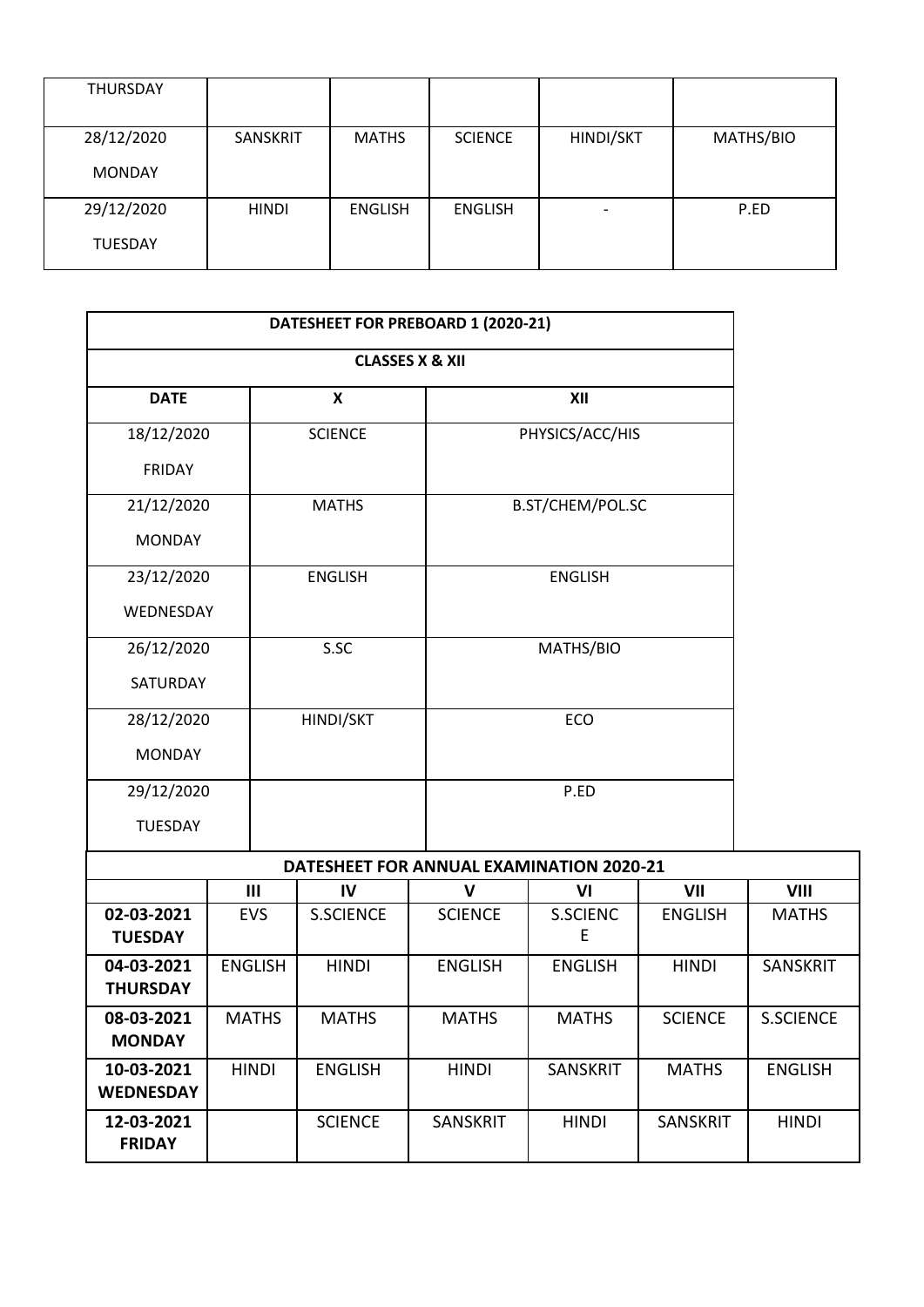| 15-03-2021    |  | <b>S.SCIENCE</b> | <b>SCIENCE</b> | <b>S.SCIENCE</b> | <b>SCIENCE</b> |
|---------------|--|------------------|----------------|------------------|----------------|
| <b>MONDAY</b> |  |                  |                |                  |                |

| DATESHEET FOR ANNUAL EXAMINATION<br>$(2020-21)$ |                       |                   |  |  |
|-------------------------------------------------|-----------------------|-------------------|--|--|
| <b>DATE</b>                                     | IX                    | ΧI                |  |  |
| 19-02-2020                                      |                       |                   |  |  |
| (FRIDAY)                                        | <b>SOCIAL SCIENCE</b> | ACC/CHEM/HISTORY  |  |  |
| 23-02-2021                                      |                       |                   |  |  |
| (TUESDAY)                                       | <b>MATHS</b>          | POL SCI./B.ST     |  |  |
| 25-02-2021                                      |                       |                   |  |  |
| (THURSDAY)                                      | <b>ENGLISH</b>        | P.ED              |  |  |
| 02-03-2021                                      |                       |                   |  |  |
| (TUESDAY)                                       | <b>HINDI/SKT</b>      | PHYSICS/ECONOMICS |  |  |
| 05-03-2021                                      |                       |                   |  |  |
| (FRIDAY)                                        | <b>SCIENCE</b>        | <b>ENGLISH</b>    |  |  |
| 08-03-2025                                      |                       |                   |  |  |
| (MONDAY)                                        |                       | MATHS/BIO         |  |  |

| DATESHEET FOR PREBOARD 2 (2020-21) |                       |                     |  |  |
|------------------------------------|-----------------------|---------------------|--|--|
| <b>DATE</b>                        | x                     | XII                 |  |  |
| 18-02-2020                         |                       |                     |  |  |
| (THURSDAY)                         | <b>SOCIAL SCIENCE</b> | ACC/PHYSICS/HISTORY |  |  |
| 22-02-2021                         |                       |                     |  |  |
| (MONDAY)                           | <b>MATHS</b>          | CHEMISTRY/B.ST      |  |  |
|                                    |                       |                     |  |  |
| 24-02-2021 (WEDNESDAY)             | <b>ENGLISH</b>        | PHYSICAL EDUCATION  |  |  |
| 26-02-2021                         |                       |                     |  |  |
| (FRIDAY)                           | HINDI/SKT             | <b>ENGLISH</b>      |  |  |
| 01-03-2021                         |                       |                     |  |  |
| (MONDAY)                           | <b>SCIENCE</b>        | MATHS/BIO/POL. SC   |  |  |
| 04-03-2021                         |                       |                     |  |  |
| (THURSDAY)                         |                       | <b>ECONOMICS</b>    |  |  |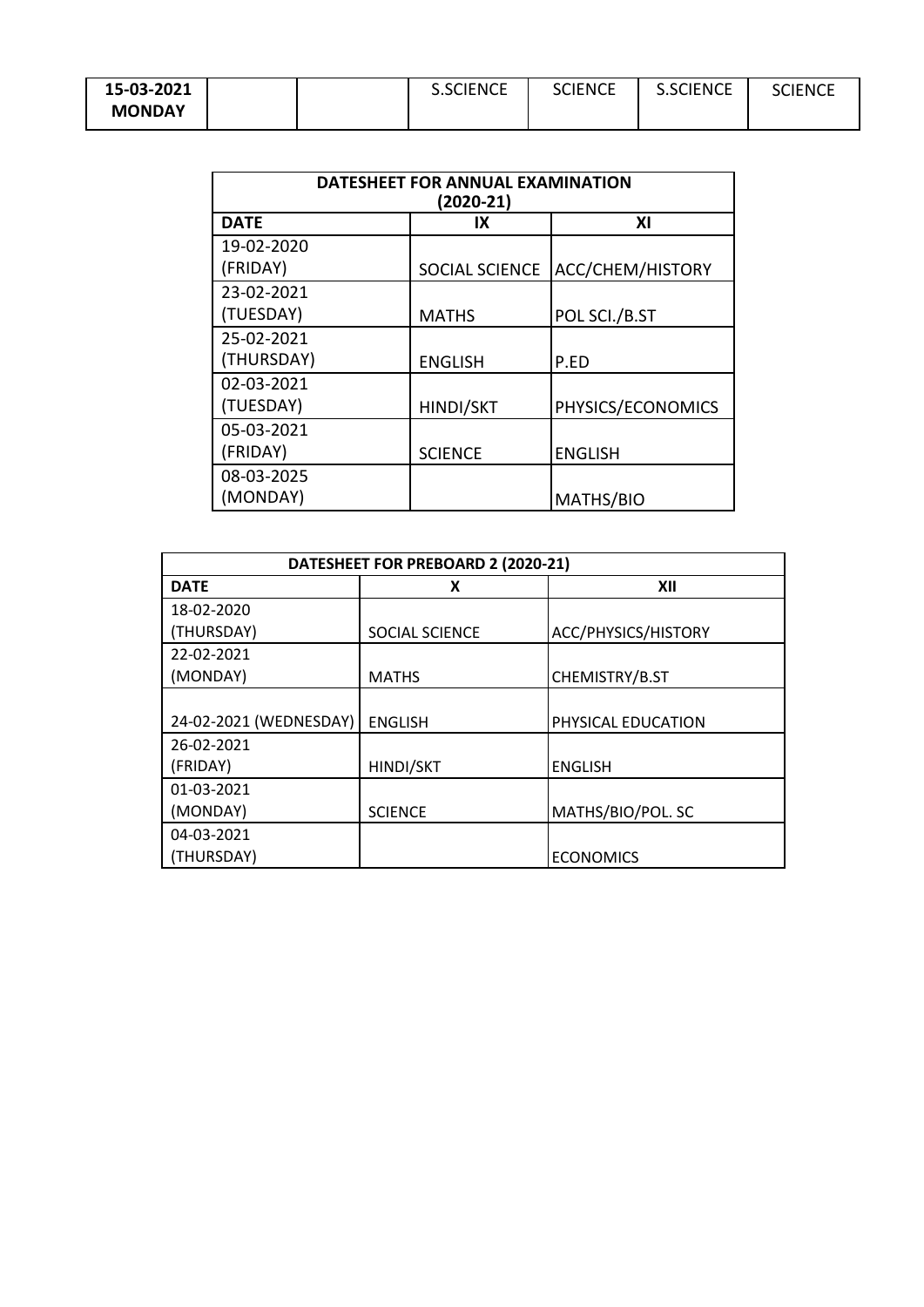## **Academic Team(2020-21)**

| S.NO           | <b>NAME</b>            | <b>Designation</b>          | Qualification   |  |
|----------------|------------------------|-----------------------------|-----------------|--|
| $\mathbf{1}$   | Ms. Anu Puri           | <b>Vice Principal</b>       | M.Sc, B.Ed      |  |
| $\overline{2}$ | Mr. Purshottam Malkoti | <b>PGT</b>                  | M.A, B.Ed       |  |
| 3              | Ms. Braj Rani          | PGT (BIOLOGY)               | M.Sc B.Ed, P.hd |  |
| 4              | Mr. Ranjan Thakur      | PGT (Phy Ed.)               | M.P.Ed, M.Phil  |  |
| 5              | Mr. Umaid Iftekhar     | PGT (ACCOUNTANCY)           | M.Com, B.Ed     |  |
| 6              | Ms. Neetu Manocha      | PGT (CHEMISTRY)             | M.Sc, B.Ed      |  |
| 7              | Ms. Divya Mukhija      | PGT (ENGLISH)               | M.A, B.Ed       |  |
| 8              | Ms. Jyoti              | PGT (B.STUDIES)             | B.Com, B.Ed     |  |
| 9              | Ms. Himani Yuniyal     | PGT (PHYSICS)               | M.SC, B.Ed      |  |
| 10             | Ms. Poonam             | PGT (HISTORY)               | M.A, M.Ed       |  |
| 11             | Ms. Neeru Bali         | <b>TGT (SOCIAL SCIENCE)</b> | M.A, B.Ed       |  |
| 12             | Ms. Shivani Mittal     | <b>TGT (SCIENCE)</b>        | M.Sc, B.Ed      |  |
| 13             | Ms. Garima Sinha       | <b>TGT (SOCIAL SCIENCE)</b> | M.A, B.Ed       |  |
| 14             | Ms. Palka Chawla       | <b>PRT</b>                  | B.A, B.Ed       |  |
| 15             | Ms. Anita Kumar        | <b>PRT</b>                  | M.Sc B.Ed       |  |
| 16             | Ms. Navneet Wadhwa     | <b>PRT</b>                  | B.Com, B.Ed     |  |
| 17             | Ms. Renu Teotia        | <b>PRT</b>                  | M.A, B.Ed       |  |
| 18             | Ms. Shalini Bhardwaj   | <b>PRT</b>                  | B.Sc, MCA, B.Ed |  |
| 19             | Ms. Vineeta Aggarwal   | <b>PRT</b>                  | M.A, B.Ed       |  |
| 20             | Ms. Ruchi Bhatia       | <b>NTT</b>                  | NPTT, B.Com     |  |
| 21             | Ms. Ruchika Butan      | <b>NTT</b>                  | NTT, B.A        |  |

# Non-Teaching Staff

| Ms. K. Roy Chowdhury | Librarian   | M.Lib            |
|----------------------|-------------|------------------|
| Ms. Abhisha Negi     | Art & Craft | B.A, BFA         |
| Ms. Priya Joshi      | Counselor   | M.A (Psychology) |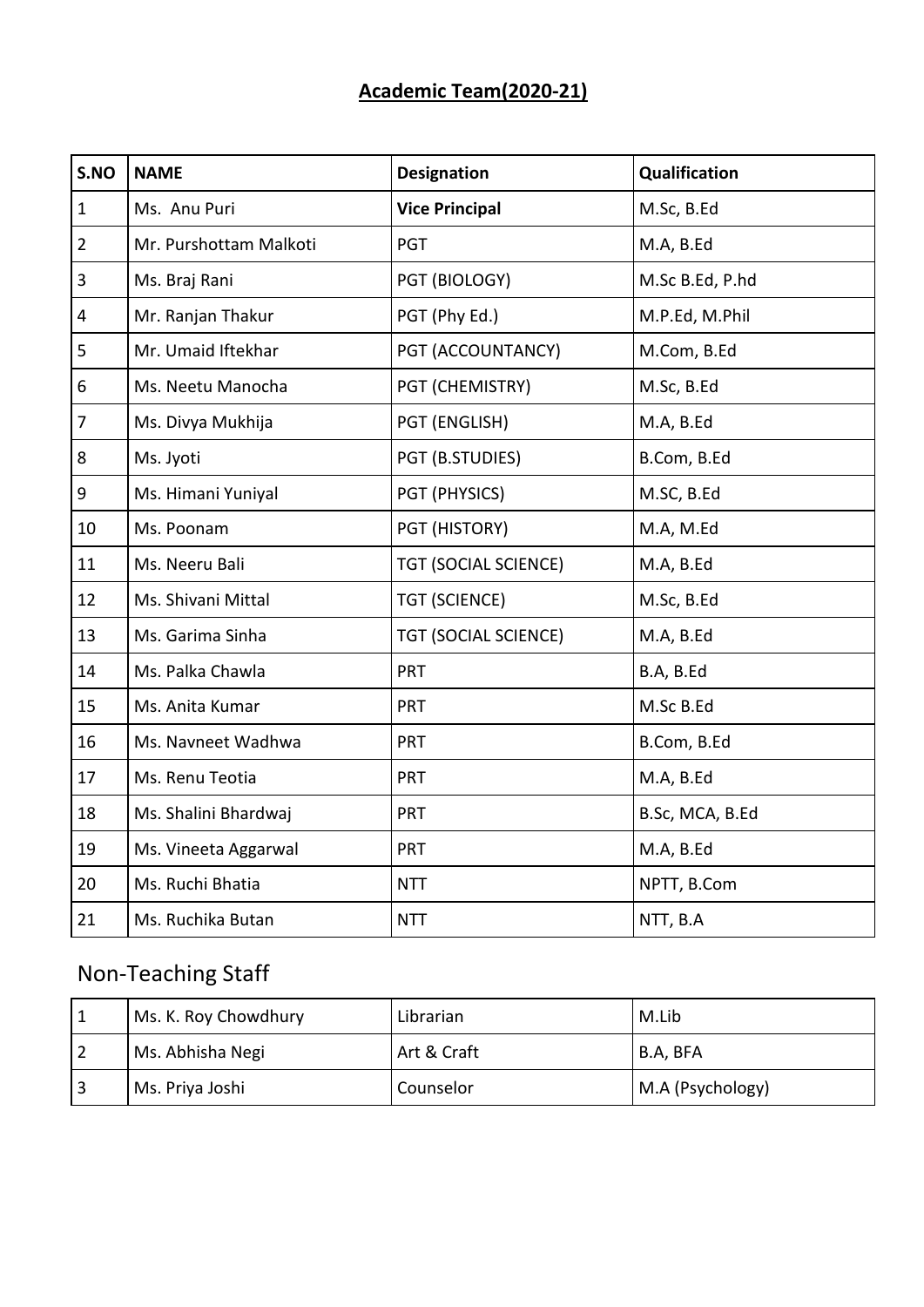## **Workshops/Training Programs for Teachers**

### **2020-21**

| S. No.         | <b>Date</b>   | Name of workshop                  | <b>Participants</b>                       |
|----------------|---------------|-----------------------------------|-------------------------------------------|
| 1              | 26-04-2020 to | <b>Education through Virtual</b>  | <b>All Teachers</b>                       |
|                | 02-05-2020    | <b>Classrooms and E-Learning</b>  |                                           |
|                |               | Technologies                      |                                           |
| $\overline{2}$ | 02-05-2020 to | <b>Education through Virtual</b>  | <b>All Teachers</b>                       |
|                | 08-05-2020    | <b>Classrooms and E-Learning</b>  |                                           |
|                |               | Technologies                      |                                           |
| $\overline{3}$ | 05-05-2020    | Digital Transformation in         | Ms. Kavita Sharma & Mr. Umaid Iftekhar    |
|                |               | <b>Education during Covid-19</b>  |                                           |
|                |               | Pandemic                          |                                           |
| 4              | 20-05-2020    | Essential Lesson Plan in          | Ms. Jyoti                                 |
|                |               | <b>Business Studies(CBSE)</b>     |                                           |
| 5              | 20-05-2020    | Project work/Practical work/Case  | Ms. Jyoti                                 |
|                |               | study in Business Studies(CBSE)   |                                           |
| 6              | 23-05-2020    | <b>Teaching Mathematics</b>       | Ms. Anu Puri(VP) & Ms. Shalini Bharadwaj  |
|                |               | by Technology(CBSE)               |                                           |
| $\overline{7}$ | 23-05-2020    | Creating Happy Spaces,            | Ms. Anita Kumar                           |
|                |               | Exploring happiness &             |                                           |
|                |               | <b>Strategy for Happy</b>         |                                           |
|                |               | Classroom(CBSE)                   |                                           |
| 8              | 27-05-2020    | Learning from Mistakes(CBSE)      | Ms. Anu Puri (VP), Ms. Kavita Sharma, Mr. |
|                |               |                                   | Umaid Iftekhar, Ms. Asma Ahya, Ms.        |
|                |               |                                   | Garima Sinha & Ms. Ruchi Bhatia           |
| 9              | 28-05-2020    | Joyful Assessment                 | Ms. Anu Puri(VP), Ms. Anita Kumar, Ms.    |
|                |               | of                                | Shalini Bharadwaj & Ms. Bhavna            |
|                |               | Mathematics(CBSE                  |                                           |
|                |               |                                   |                                           |
| 10             | 18-06-2020 &  | <b>KHELO INDIA FITNESS</b>        | Mr. Ranjan Thakur                         |
|                | 19-06-2020    | ASSESSMENT                        |                                           |
|                |               | PROGRAMME(CBSE)                   |                                           |
| 11             | 22-06-2020    | <b>OBJECTIVES &amp; EVIDENCES</b> | All Primary Teachers                      |
|                |               | OF LEARNING                       |                                           |
| 12             | 03-07-2020    | <b>IMPORTANCE OF PERSONAL</b>     | Ms. Ruchi Bhatia & Ms. Ruchika Butan      |
|                |               | HYGIENE, NUTRITION AND HEALTH     |                                           |
|                |               | FOR ADOLESCENTS.(CBSE)            |                                           |
| 13             | 03-07-2020    | Classroom Mangement-              | Ms. Anita Kumar                           |
|                |               | <b>Understanding Classroom</b>    |                                           |
|                |               | Management and its components     |                                           |
| 14             | 03-07-2020    | Importance of Personal hygiene,   | Ms. Ruchi Bhatia & Ms. Ruchika Butan      |
|                |               | Nutrition and Health for          |                                           |
|                |               | Adolescents.                      |                                           |
| 15             | 03-07-2020    | Integration of Arts in            | Ms. Neetu Manocha                         |
|                |               | Physics, Chemistry,               |                                           |
|                |               | <b>Biology</b>                    |                                           |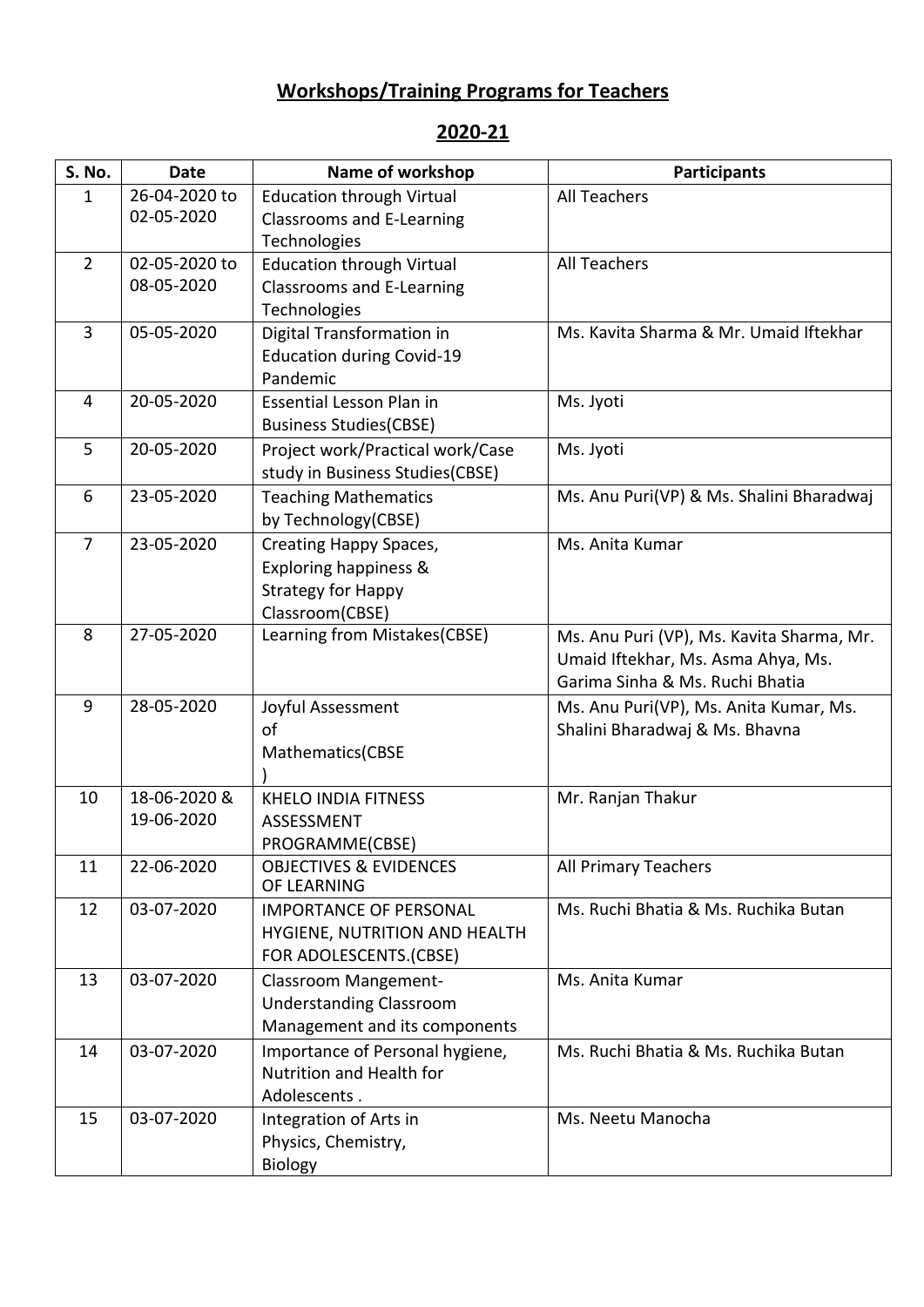| 16 | 03-07-2020 | Mind-fulness                                                                        | Ms. Priya Joshi                           |
|----|------------|-------------------------------------------------------------------------------------|-------------------------------------------|
| 17 | 04-07-2020 | ICT integration in Social Science                                                   | Ms. Garima Sinha                          |
| 18 | 04-07-2020 | Learn from mistakes                                                                 | Ms. Vineeta Agarwal                       |
| 19 | 04-07-2020 | Dealing with misbehaviour with                                                      | Mr. Ranjan Thakur & Mr. Umaid Iftekhar    |
|    |            | classroom management                                                                |                                           |
| 20 | 04-07-2020 | Happy Classroom                                                                     | Ms. Navneet, Ms. Asma & Mr. Purshottam    |
| 21 | 04-07-2020 | Classroom Mangement-Dealing with<br>Misbehavior in Classrooms                       | Ms. Anita Kumar                           |
| 22 | 04-07-2020 | Happy Classrooms-Happy Teachers<br>creating Happy Spaces                            | Ms. Ruchi Bhatia                          |
| 23 | 04-07-2020 | <b>LIBRARY SCIENCE- Creating libraries</b><br>as centers of learning                | Ms. Roy Chawdhury                         |
| 24 | 04-07-2020 | Blooms Taxonomy and its application<br>in Science                                   | Ms. Braj Rani                             |
| 25 | 05-07-2020 | <b>MATHEMATICS-Innovative Pedagogy</b><br>in Mathematics - Experiential<br>learning | Ms. Bhavna Singh                          |
| 26 | 05-07-2020 | Dealing with Misbehavior in<br>Classrooms                                           | Ms. Ruchi Bhatia                          |
| 27 | 05-07-2020 | Happy Classrooms-Strategies for a<br>Happy classroom                                | Ms. Neha Agarwal                          |
| 28 | 05-07-2020 | Art of Mind Mapping and Concept<br>Mapping                                          | Ms. Bhavna Singh                          |
| 29 | 05-07-2020 | Teaching methodologies or strategies<br>in Political Science                        | Ms. Neeru Bali                            |
| 30 | 06-07-2020 | <b>Happy Teachers Creating Happy</b><br>Spaces                                      | Ms. Ruchika Butan                         |
| 31 | 06-07-2020 | <b>Effective Communication</b>                                                      | Mr. Umaid Iftekhar                        |
| 32 | 06-07-2020 | Pre School Teaching                                                                 | Ms. Ruchika Butan                         |
| 33 | 07-07-2020 | Teaching Strategies Methodologies of<br><b>Teaching English Writing Skills</b>      | Ms. Neha Agarwal                          |
| 34 | 07-07-2020 | <b>Classroom Management-Content</b><br>Management in Class - Time<br>Management     | Ms. Braj Rani & Ms. Asma                  |
| 35 | 07-07-2020 | Sustainable Green School.                                                           | Ms. Neeru Bali                            |
| 36 | 07-07-2020 | Literature in classroom English<br>(Poetry, Prose, Story, Drama, Novel)             | Ms. Neha Agarwal Ms. Vineeta Agarwal      |
| 37 | 07-07-2020 | Story telling as Pedagogy                                                           | Ms. Ruchi Bhatia & Ms. Roy Chawdhury      |
| 38 | 07-07-2020 | Life skills-Enhancing life skills - Critical<br>Thinking                            | Ms. Ruchi Bhatia & Mr. Purshottam Malkoti |
| 39 | 08-07-2020 | Integration of Arts in Economics                                                    | Mr. Umaid Iftekhar                        |
| 40 | 08-07-2020 | Multiples Intelligence                                                              | Ms. Vineeta Agarwal                       |
| 41 | 08-07-2020 | Teaching Strategies, Methodologies in<br>History                                    | Ms. Asma                                  |
| 42 | 08-07-2020 | <b>Teaching Strategies/Methodologies</b><br>in Psychology                           | Ms. Priya Joshi                           |
| 43 | 08-07-2020 | Chemistry (XI-XII)-Common errors<br>committed in Chemistry                          | Ms. Neetu Manocha                         |
| 44 | 08-07-2020 | Magic of Gratitude                                                                  | Ms. Navneet & Ms. Shalini Bhardwaj        |
| 45 | 09-07-2020 | Weaving life skills in to school<br>curriculum                                      | Ms. Renu                                  |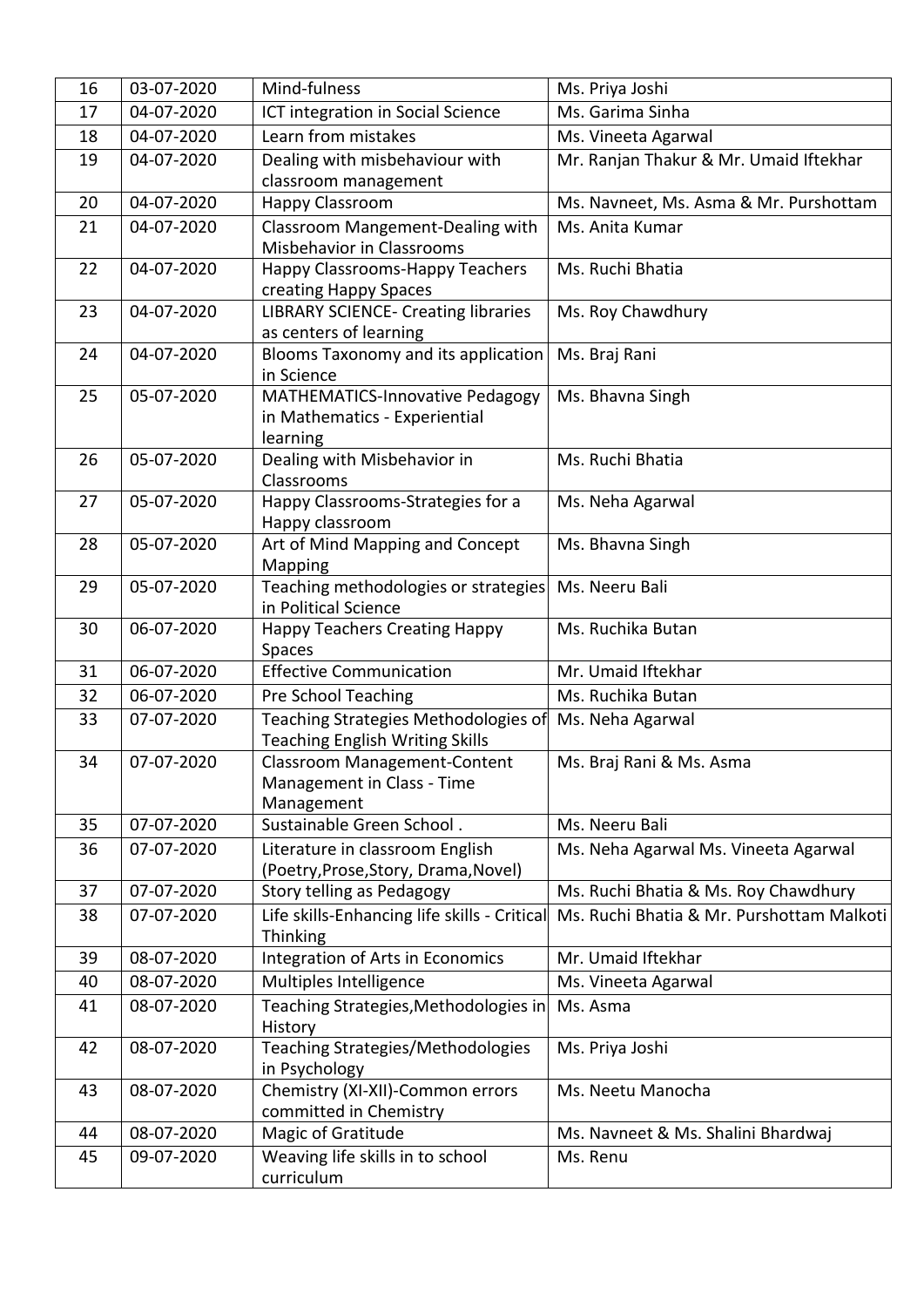| 46 | 10-07-2020 | <b>Teaching Strategies and</b><br>Methodologies in Science,       | Ms. Neetu Manocha, Ms. Braj & Ms. Shalini |
|----|------------|-------------------------------------------------------------------|-------------------------------------------|
| 47 | 10-07-2020 | HAPPY CLASSROOM - Exploring                                       | Ms. Garima Sinha                          |
|    |            | Happiness                                                         |                                           |
| 48 | 10-07-2020 | Ethics-Teachers and Elders as role<br>models                      | Mr. Umaid Iftekhar                        |
| 49 | 11-07-2020 | <b>Happy Classrooms-Exploring</b>                                 | Ms. Palka                                 |
|    |            | Happiness                                                         |                                           |
| 50 | 11-07-2020 | Revisiting the Role of Teachers in                                | Ms. Braj Rani                             |
|    |            | <b>Career Guidance</b>                                            |                                           |
| 51 | 11-07-2020 | Understanding Need and Issues of                                  | Ms. Ruchika Butan                         |
|    |            | <b>Adolescence Education</b>                                      |                                           |
| 52 | 11-07-2020 | Teaching Strategies-Methodologies in<br>Chemistry                 | Ms. Neetu Manocha                         |
| 53 | 12-07-2020 | <b>EXPERIENTIAL LEARNING-</b>                                     | Ms. Garima Sinha                          |
|    |            | Introduction to Experiential Learning                             |                                           |
| 54 | 12-07-2020 | <b>Classroom Mangement-Content</b>                                | Ms. Anita Kumar                           |
|    |            | Management in Class - Teaching Style                              |                                           |
| 55 | 12-07-2020 | Classroom Mangement-Dealing with                                  | Ms. Renu                                  |
|    |            | Misbehavior in Classrooms                                         |                                           |
| 56 | 13-07-2020 | Positive Mindful Mantras for Fighting                             | Ms. Priya Joshi                           |
|    |            | <b>Stress</b>                                                     |                                           |
| 57 | 13-07-2020 | Developing Vision and Mission for a                               | Ms. Braj Rani                             |
|    |            | school                                                            |                                           |
| 58 | 14-07-2020 | CHEMISTRY (XI-XII) - Enhancing                                    | Ms. Neetu Manocha                         |
|    |            | Practical Skills and Projects in                                  |                                           |
|    |            | Chemistry                                                         |                                           |
| 59 | 14-07-2020 | SOCIAL SCIENCE (IX-X) - Intgegration<br>of arts in Social Science | Ms. Asma                                  |
| 60 | 16-07-2020 | Career guidance and schools.                                      | Ms. Priya Joshi                           |
| 61 | 17-07-2020 | <b>SUSTAINABLE GREEN SCHOOL</b>                                   | Ms. Roy Chawdhury                         |
| 62 | 17-07-2020 | Pre School Teaching                                               | Ms. Ruchi Bhatia                          |
|    |            |                                                                   |                                           |
| 63 | 17-07-2020 | Assessment in (Accountancy)                                       | Mr. Umaid Iftekhar                        |
| 64 | 18-07-2020 | Post Covid Schooling                                              | Ms. Bhavna Singh                          |
| 65 | 20-07-2020 | ICT integration in teaching of English.                           | Ms. Divya Mukhija                         |
| 66 | 21-07-2020 | Developing Vision and Mission of a<br>School                      | Ms. Ruchika Butan                         |
| 67 | 22-07-2020 | Library and Information Technology -                              | Ms. Roy Chawdhury                         |
|    |            | Automation                                                        |                                           |
| 68 | 24-07-2020 | Designing Library Spaces and Shelving                             | Ms. Roy Chawdhury                         |
|    |            | Guideline                                                         |                                           |
| 69 | 25-07-2020 | <b>STRESS MANAGEMENT-Stress</b>                                   | Ms. Bhavna Singh                          |
|    |            | Management at Work                                                |                                           |
| 70 | 25-07-2020 | <b>Understanding Classroom</b>                                    | Ms. Bhavna Singh                          |
|    |            | Management and its components                                     |                                           |
| 71 | 28-07-2020 | SOCIAL SCIENCE (IX-X) - Intgegration                              | Ms. Garima Sinha                          |
|    |            | of arts in Social Science                                         |                                           |
| 72 | 29-07-2020 | ICT integration in teaching of                                    | Ms. Asma                                  |
| 73 | 30-07-2020 | (History)<br>HAPPY CLASSROOM - Strategies for a                   | Ms. Abhisha Negi                          |
|    |            | Happy classroom                                                   |                                           |
|    |            |                                                                   |                                           |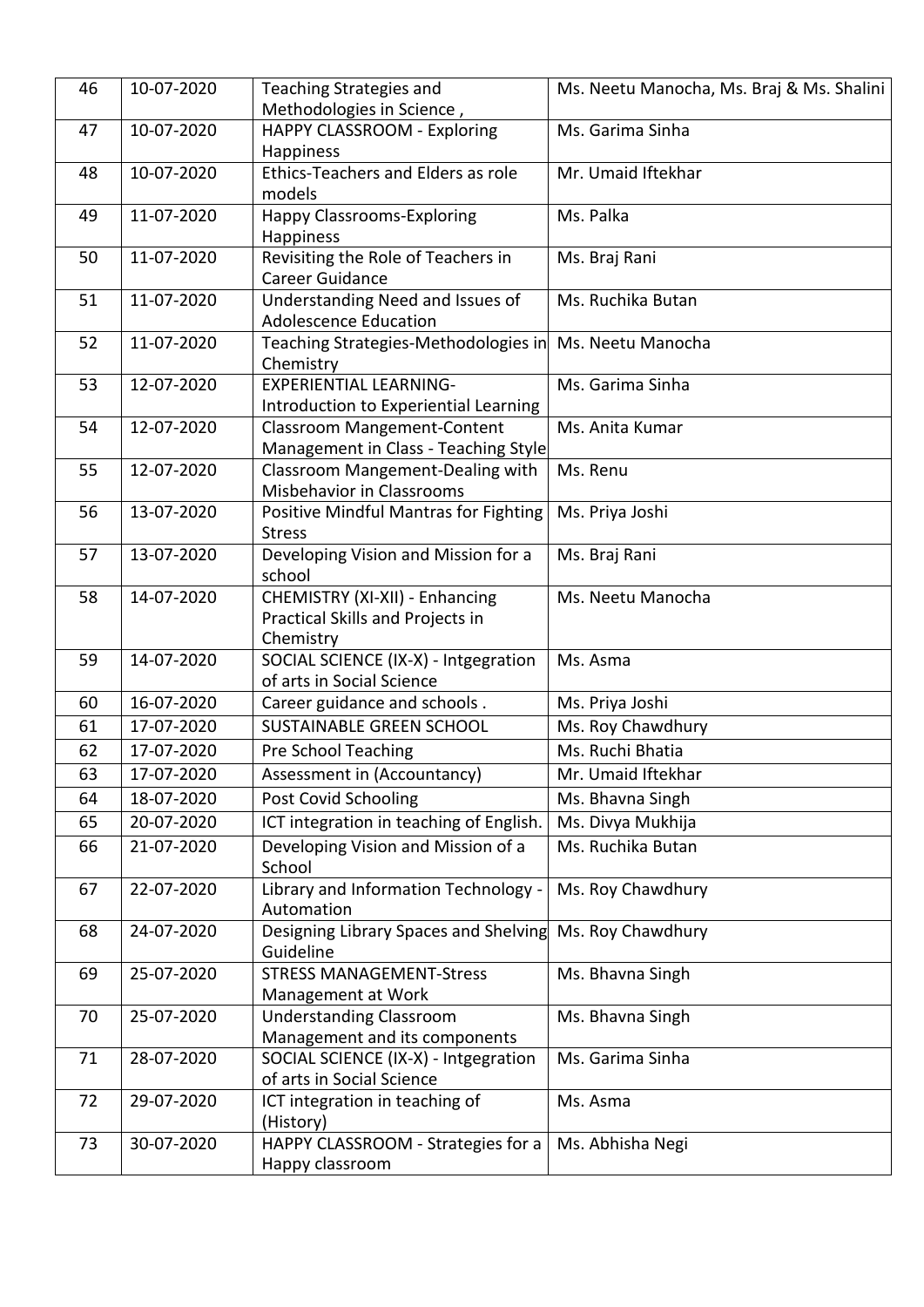| 74       | 31-07-2020 | Adolescence Education-Adolescents<br>and their body image         | Ms. Braj Rani                              |
|----------|------------|-------------------------------------------------------------------|--------------------------------------------|
| 75       | 31-07-2020 | Enhancing Life skills-Interpersonal<br>Relationship               | Ms. Abhisha Negi                           |
| 76       | 01-08-2020 | <b>CONTENT MANAGEMENT IN CLASS</b><br><b>TEACHING STYLE(CBSE)</b> | Ms. Jyoti                                  |
| 77       | 01-08-2020 | Sustainable Green School.                                         | Ms. Braj Rani                              |
| 78       | 03-08-2020 | Cyber Safety and Security with                                    | Ms. Braj Rani                              |
|          |            | emphasis to online classes                                        |                                            |
| 79       | 04-08-2020 | <b>Classroom Management-Managing</b><br><b>Virtual Classes</b>    | Ms. Palka                                  |
| 80       | 04-08-2020 | <b>Exploring Happiness</b>                                        | Ms. Vineeta Agarwal                        |
| 81       | 04-08-2020 | LIFE SKILLS - Enhancing life skills-                              | Ms. Renu                                   |
|          |            | <b>Effective Communication</b>                                    |                                            |
| 82       | 06-08-2020 | Introduction to Arts and How the Arts                             | Ms. Abhisha Negi                           |
|          |            | Are Powerful Engagement Tools                                     |                                            |
| 83       | 07-08-2020 | Positive Mindful Mantras for Fighting                             | Ms. Ruchika Butan                          |
| 84       | 07-08-2020 | <b>Stress</b><br><b>Enhancing Practicals Skills and</b>           | Ms. Neetu Manocha                          |
|          |            | Projects in Chemistry                                             |                                            |
| 85       | 08-08-2020 | Is your school a learning                                         | Ms. Palka                                  |
|          |            | organization?                                                     |                                            |
| 86       | 08-08-2020 | Story telling as Pedagogy                                         | Ms. Ruchika Butan                          |
| 87       | 08-08-2020 | Dealing with Misbehaviour in                                      | Ms. Abhisha Negi                           |
|          | 08-08-2020 | Classrooms                                                        | Ms. Renu                                   |
| 88<br>89 | 10-08-2020 | Integration of Art in Social Science                              |                                            |
|          |            | <b>Career Guidance-Transacting Career</b><br>Information          | Ms. Neeru Bali                             |
| 90       | 10-08-2020 | CHEMISTRY (XI-XII) - Innovative                                   | Ms. Neetu Manocha                          |
|          |            | Pedagogy in Chemistry- Experiential<br>learning                   |                                            |
| 91       | 10-08-2020 | Assessment in English.                                            | Ms. Divya Mukhija                          |
| 92       | 10-08-2020 | <b>Managing Virtual Classes</b>                                   | Ms. Ruchika Butan                          |
| 93       | 10-08-2020 | Concept of Inclusion Education                                    | Ms. Palka                                  |
| 94       | 10-08-2020 | Enhancing life skills- Effective<br>Communication                 | Ms. Ruchika Butan                          |
| 95       | 11-08-2020 | Dramatics in teaching                                             | Ms. Ruchika Butan                          |
| 96       | 12-08-2020 | <b>GENDER SENSITIVITY - Gender</b><br>Construct                   | Ms. Neeru Bali                             |
| 97       | 12-08-2020 | <b>Effective Parental Engagement for</b>                          | Ms. Ruchika Bhatia                         |
|          |            | <b>Student Learning</b>                                           |                                            |
| 98       | 13-08-2020 | <b>Interdisciplinary Projects</b>                                 | Ms. Neeru Bali, Ms. Garima Sinha, Ms. Neha |
|          |            |                                                                   | Agarwal & Ms. Vineeta Agarwal              |
| 99       | 13-08-2020 | Multiples Intelligence                                            | Ms. Ruchi Bhatia                           |
| 100      | 14-08-2020 | Sustainable Green School.                                         | Ms. Ruchika Butan                          |
| 101      | 14-08-2020 | <b>Happy Teachers Creating Happy</b><br>Spaces                    | Ms. Abhisha Negi                           |
| 102      | 14-08-2020 | Leaning from Mistakes                                             | Ms. Navneet                                |
| 103      | 16-08-2020 | Multiple Intelligence                                             | Ms. Ruchika Butan                          |
| 104      | 17-08-2020 | Understanding bullying.                                           | Ms. Ruchika Butan & Ms. Braj Rani          |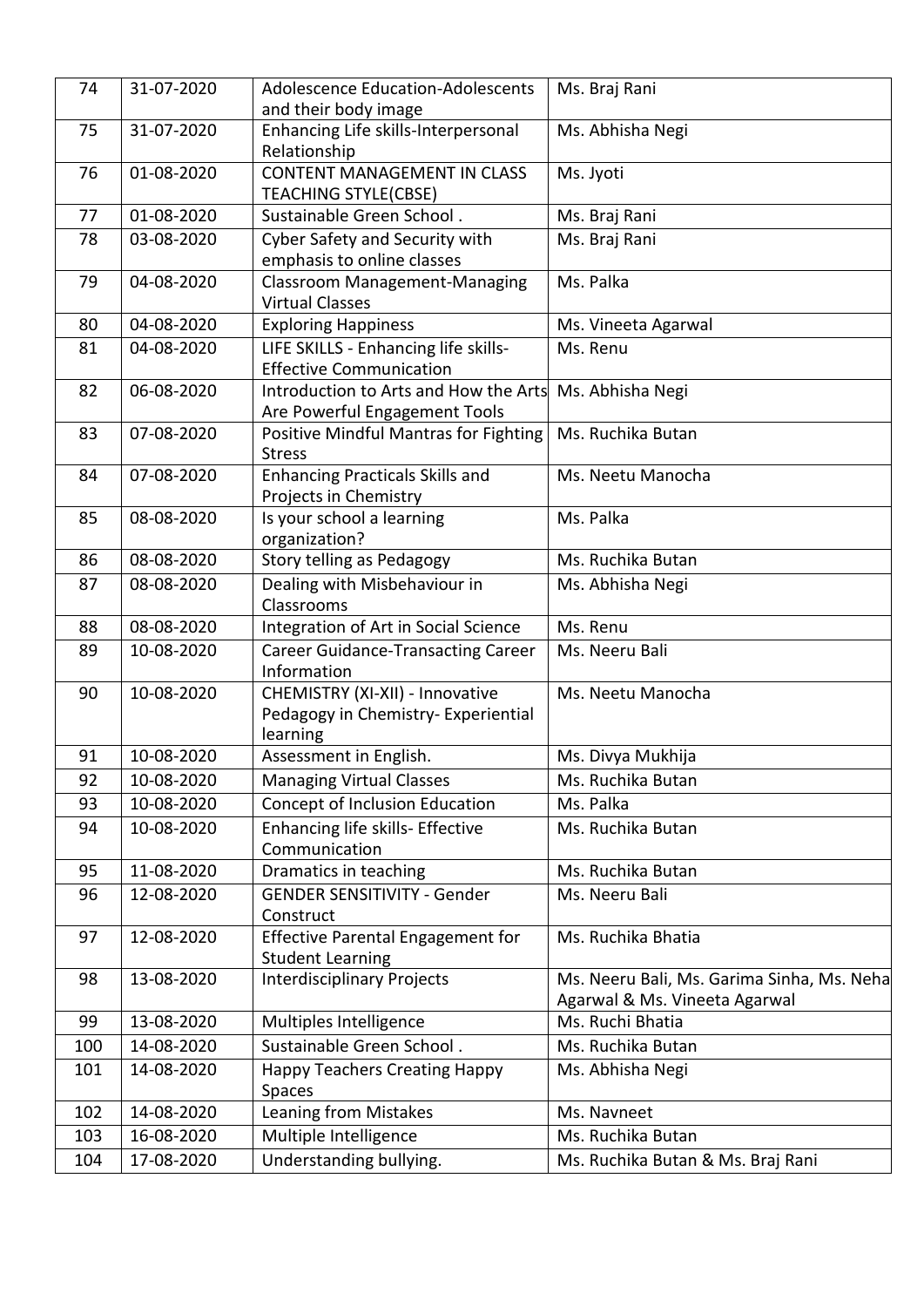| 105 | 18-08-2020 | Magic of Gratitude                                                                                                                                           | Ms. Ruchi Bhatia                     |
|-----|------------|--------------------------------------------------------------------------------------------------------------------------------------------------------------|--------------------------------------|
| 106 | 18-08-2020 | Joyfull assessment of Mathematics                                                                                                                            | Ms. Shivani & Ms. Shalini            |
| 107 | 19-08-2020 | <b>Gamification in Learning</b>                                                                                                                              | Ms. Ruchika Butan                    |
| 108 | 20-08-2020 | Integration of arts in Science                                                                                                                               | Ms. Abhisha Negi                     |
| 109 | 21-08-2020 | Bridging the gap in a Virtual Class                                                                                                                          | Ms. Garmima Singh                    |
| 110 | 21-08-2020 | Adolescence in present scenario                                                                                                                              | Ms. Navneet                          |
|     |            | (social and emotional chracteristics)                                                                                                                        |                                      |
| 111 | 21-08-2020 | Introduction to Cyber Security and<br>Safety                                                                                                                 | Ms. Shalini                          |
| 112 | 22-08-2020 | Bhashik kaushal avm unka shikshan -<br>Sunena, Bolna, Padhna aur Likhna (<br>HINDI Course B)                                                                 | Ms. Navneet Wadhwa                   |
| 113 | 24-08-2020 | <b>Mindfulness</b>                                                                                                                                           | Ms. Vineeta Agarwal                  |
| 114 | 24-08-2020 | Integration of Arts in History.                                                                                                                              | Ms. Garima Sinha & Ms. Abhisha Negi  |
| 115 | 24-08-2020 | <b>Teaching Vocabulary</b>                                                                                                                                   | Ms. Vineeta Agarwal                  |
| 116 | 24-08-2020 | <b>CBSE Assessment Scheme -</b><br>DecodingPortfolio and Subject<br><b>Enrichment Activities</b>                                                             | Ms. Neetu Manocha                    |
| 117 | 25-08-2020 | Innovative Pedagogy in Social<br>science- Experiential Learning                                                                                              | Ms. Garima Sinha                     |
| 118 | 25-08-2020 | Common errors committed in<br>Mathematics.                                                                                                                   | Ms. Shalini & Ms. Shivani            |
| 119 | 26-08-2020 | Career Guidance-Career Guidance<br>and major components of Career<br>Guidance                                                                                | Ms. Ruchika Butan                    |
| 120 | 26-08-2020 | Enhancing Practical Skills/ Project and Ms. Garima sinha<br>Maps in Social Science                                                                           |                                      |
| 121 | 26-08-2020 | Gender Sensitivity in Class room<br>Environment                                                                                                              | Ms. Braj Rani                        |
| 122 | 28-08-2020 | <b>INTEGRATION OF ARTS IN</b><br><b>CURRICULUM THROUGH</b><br><b>EXPERIENTIAL LEARNING-</b><br>Link Between Learning Outcomes and<br><b>Activity of Arts</b> | Ms. Abhisha Negi                     |
| 123 | 28-08-2020 | Learning from Mistakes                                                                                                                                       | Ms. Shalini                          |
| 124 | 28-08-2020 | Learning Style                                                                                                                                               | Ms. Palka                            |
| 125 | 29-08-2020 | Building Healthy Partnerships Role of<br>School (For Principal Only)                                                                                         | Ms. Kavita Nath (Principal)          |
| 126 | 29-08-2020 | Sustainable Green School.                                                                                                                                    | Ms. Ruchika Butan                    |
| 127 | 29-08-2020 | Application of life skills in day to day<br>life                                                                                                             | Ms. Ruchi Bhatia                     |
| 128 | 29-08-2020 | Understanding the issues related to<br><b>Cyber Ethics</b>                                                                                                   | Ms. Divya Mukhija                    |
| 129 | 31-08-2020 | Ethics-Kohlberg's Stages of moral<br>Development                                                                                                             | Ms. Ruchika Butan                    |
| 130 | 02-09-2020 | Integration of arts in English (XI-XII)                                                                                                                      | Ms. Divya Mukhija & Ms. Neha Agarwal |
| 131 | 02-09-2020 | HINDI - COURSE B (X)                                                                                                                                         | Ms. Navneet Wadhwa                   |
| 132 | 04-09-2020 | <b>Content Management in Class</b><br><b>Teaching Style</b>                                                                                                  | Mr. Purshottam Malkoti               |
| 133 | 04-09-2020 | Synthesis of life skills education with<br>present day school education                                                                                      | Ms. Divya Mukhija                    |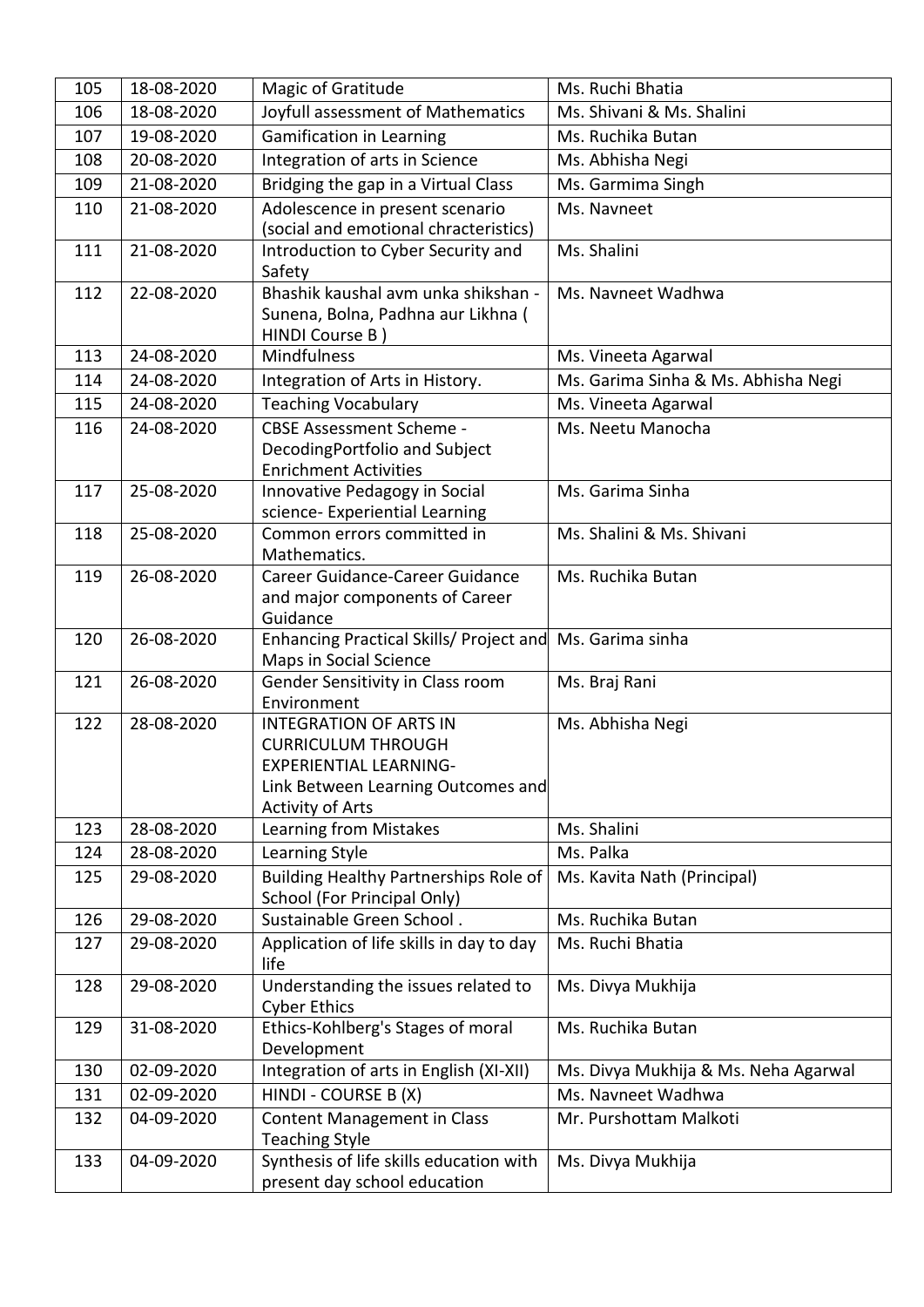| 134 | 04-09-2020 | HINDI - COURSE A (X)                                                                                                                                                                | Ms. Navneet Wadhwa        |
|-----|------------|-------------------------------------------------------------------------------------------------------------------------------------------------------------------------------------|---------------------------|
| 135 | 05-09-2020 | Understanding school as learning<br>organization                                                                                                                                    | Ms. Ruchi Bhatia          |
| 136 | 05-09-2020 | Assessment of Co-Scholastic<br><b>Activities</b>                                                                                                                                    | Ms. Palka                 |
| 137 | 08-09-2020 | Sanshodhit Blooms Vargikaran Par<br>Aadharit Vishishth Uddesye Lekhan<br>Hindi (Course A, X)                                                                                        | Ms. Renu                  |
| 138 | 10-09-2020 | <b>CAREER GUIDANCE - Career Guidance</b><br>and major components of Career<br>Guidance                                                                                              | Ms. Navneet Wadhwa        |
| 139 | 10-09-2020 | <b>Interdisciplinary Projects</b>                                                                                                                                                   | Ms. Renu                  |
| 140 | 12-09-2020 | <b>Enhancing life skills- Decision Making</b>                                                                                                                                       | Ms. Palka                 |
| 141 | 12-09-2020 | Gender Sensitive Language                                                                                                                                                           | Ms. Renu                  |
| 142 | 12-09-2020 | Integrating Values in the Curriculum<br>using Values Education Cards                                                                                                                | Ms. Ruchi Bhatia          |
| 143 | 14-09-2020 | HINDI - COURSE B (X)                                                                                                                                                                | Ms. Renu                  |
| 144 | 14-09-2020 | Hindi Bhasha ke Navachari Shikshan<br>Shashtra Suchna evam Sanchar<br>Takneekee ka upyog, Anubhavatmak<br>Adhigam, Kala ka Ekikaran                                                 | Ms. Renu                  |
| 145 | 15-09-2020 | HAPPY CLASSROOM - Exploring<br>Happiness                                                                                                                                            | Ms. Anita Kumar           |
| 146 | 15-09-2020 | Busting misconceptions and<br>enhancing interest in teaching<br>learning of Social Sciences                                                                                         | Ms. Garima Sinha          |
| 147 | 15-09-2020 | <b>Flipped Classroom</b>                                                                                                                                                            | Ms. Anita Kumar           |
| 148 | 16-09-2020 | Adolescents and their body image                                                                                                                                                    | Ms. Palka                 |
| 149 | 16-09-2020 | Content Management in Class - Time<br>Management                                                                                                                                    | Ms. Shivani & Ms. Shalini |
| 150 | 17-09-2020 | POWER OF FORGIVENESS FOR<br><b>HEALTHY RELATIONSHIP</b>                                                                                                                             | Mr. Purshottam Malkoti    |
| 151 | 17-09-2020 | Link between Learning Outcomes and Ms. Shalini<br>Activity of Arts - A step by step<br>approach-INTEGRATION OF ARTS IN<br><b>CURRICULUM THROUGH</b><br><b>EXPERIENTIAL LEARNING</b> |                           |
| 152 | 18-09-2020 | <b>Exploring Happiness</b>                                                                                                                                                          | Mr. Purshottam Malkoti    |
| 153 | 18-09-2020 | Teaching in Twenty First Century                                                                                                                                                    | Ms. Navneet Wadhwa        |
| 154 | 19-09-2020 | Mindfulness                                                                                                                                                                         | Ms. Navneet & Ms. Palka   |
| 155 | 19-09-2020 | Sustainable Green School.                                                                                                                                                           | Ms. Shivani & Ms. Shalini |
| 156 | 22-09-2020 | <b>Gender Sensitive Methodologies</b>                                                                                                                                               | Ms. Shivani               |
| 157 | 23-09-2020 | <b>CLASSROOM MANAGEMENT -</b><br>Conduct<br>Management in Class-Management<br>of Interpersonal Relationships                                                                        | Ms. Shivani               |
| 158 | 23-09-2020 | Know your classroom management<br>style.                                                                                                                                            | Ms. Palka & Ms. Shivani   |
| 159 | 23-09-2020 | Learning Styles                                                                                                                                                                     | Ms. Neeru Bali            |
| 160 | 24-09-2020 | <b>Time Management</b>                                                                                                                                                              | Ms. Navneet Wadhwa        |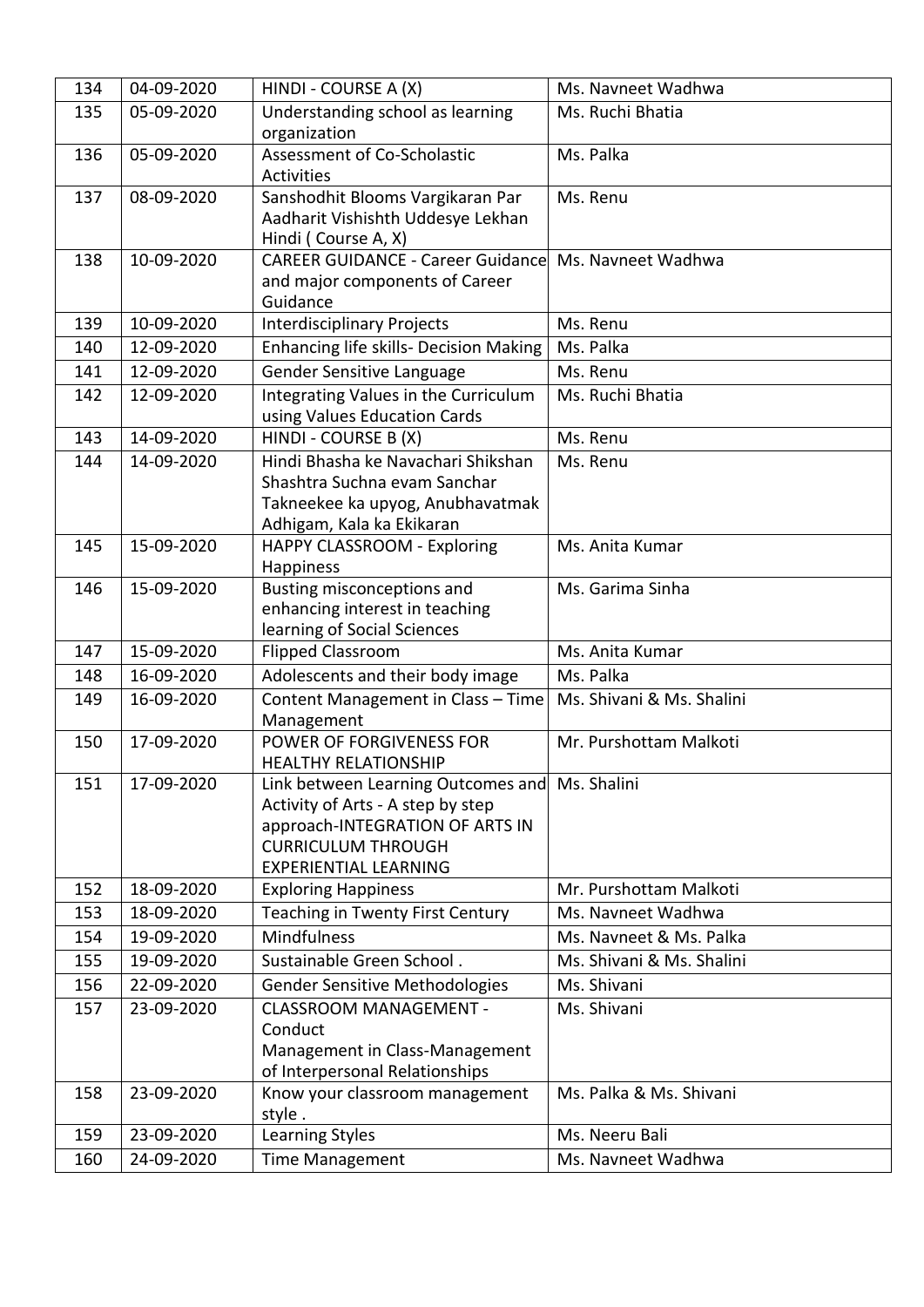| 161 | 25-09-2020 | <b>School Library Development</b><br>Framework                                  | Ms. Roy Chawdhury         |
|-----|------------|---------------------------------------------------------------------------------|---------------------------|
| 162 | 25-09-2020 | <b>Managing Virtual Classes</b>                                                 | Ms. Neeru Bali            |
| 163 | 25-09-2020 | Pre School Teaching                                                             | Ms. Ruchi Bhatia          |
| 164 | 26-09-2020 | Empowering your team                                                            | Mr. Purshottam Malkoti    |
| 165 | 26-09-2020 | <b>STRESS MANAGEMENT-Stress</b>                                                 | Ms. Anita Kumar           |
|     |            | Management at Work                                                              |                           |
| 166 | 26-09-2020 | <b>Common Grammatical Mistakes in</b><br>English                                | Ms. Vineeta Agarwal       |
| 167 | 26-09-2020 | Digital Learning and Management                                                 | Ms. Ruchi Bhatia          |
| 168 | 28-09-2020 | Gamification in learning.                                                       | Ms.Garima Sinha           |
| 169 | 28-09-2020 | Strategies for Happy Classroom.                                                 | Ms. Neeru Bali            |
| 170 | 28-09-2020 | Hindi Bhasha ke Gadya Padya evam<br>vyakaran ka Shikshan                        | Ms. Renu                  |
| 171 | 29-09-2020 | <b>Health Promoting schools</b>                                                 | Ms. Abhisha Negi          |
| 172 | 29-09-2020 | Dealing with Misbehavior in<br>Classrooms                                       | Ms. Vineeta Agarwal       |
| 173 | 29-09-2020 | <b>LEARNING HOW TO LEARN</b>                                                    | Ms. Neeru Bali            |
| 174 | 29-09-2020 | Perspectives Buildings on Life Skills                                           | Ms. Shivani & Ms. Shalini |
| 175 | 29-09-2020 | NEP 2020 - Early Childhood Care and<br>Education                                | Ms. Ruchi Bhatia          |
| 176 | 29-09-2020 | Outcome based learning                                                          | Ms. Neeru Bali            |
| 177 | 30-09-2020 | Story telling as Pedagogy                                                       | Ms. Navneet Wadhwa        |
| 178 | 30-09-2020 | Thinking out of the Box                                                         | Ms. Vineeta Agarwal       |
| 179 | 30-09-2020 | ICT integration in teaching of<br>(Science)                                     | Ms. Anita Kumar           |
| 180 | 30-09-2020 | Developing Vision and Mission for a<br>school                                   | Ms. Anita Kumar           |
| 181 | 30-09-2020 | Art Integrated learning Model                                                   | Ms. Abhisha Negi          |
| 182 | 01-10-2020 | Learning from Mistakes                                                          | Ms. Anita Kumar           |
| 183 | 03-10-2020 | NEP 2020 - The Foundation of                                                    | Ms. Vineeta Agarwal       |
|     |            | Learning                                                                        |                           |
| 184 | 06-10-2020 | Sustainable Green School.                                                       | Ms. Anita Kumar           |
| 185 | 08-10-2020 | Classroom Management-Know your<br><b>Classroom Management Style</b>             | Ms. Navneet Wadhwa        |
| 186 | 09-10-2020 | <b>Creative Thinking</b>                                                        | Ms. Abhisha Negi          |
| 187 | 09-10-2020 | Dramatics in teaching                                                           | Ms. Palka                 |
| 188 | 09-10-2020 | Maths-(Primary)-The Art and Craft of<br><b>Mathematics-Fun with Mathematics</b> | Ms. Palka                 |
| 189 | 10-10-2020 | NEP 2020 - Empowering the Teachers                                              | Ms. Garima & Ms. Anita    |
| 190 | 13-10-2020 | Magic of Gratitude                                                              | Ms. Anita Kumar           |
| 191 | 14-10-2020 | <b>Flipped Classrooms</b>                                                       | Ms. Garima Sinha          |
| 192 | 14-10-2020 | Mindfulness.                                                                    | Ms. Shalini               |
| 193 | 15-10-2020 | NEP 2020 - Empowering the Teachers                                              | Ms. Vineeta Agarwal       |
| 194 | 15-10-2020 | <b>Genders Sensitivity - Key Terms</b>                                          | Mr. Purshottam Malkoti    |
| 195 | 15-10-2020 | Sustainable Green School.                                                       | Ms. Abhisha Negi          |
| 196 | 15-10-2020 | <b>Gamification in Learning</b>                                                 | Ms. Abhisha Negi          |
| 197 | 17-10-2020 | Post COVID Schooling                                                            | Ms. Palka                 |
| 198 | 19-10-2020 | <b>CBSE Assessment Scheme - Decoding</b>                                        | Ms. Garima Sinha          |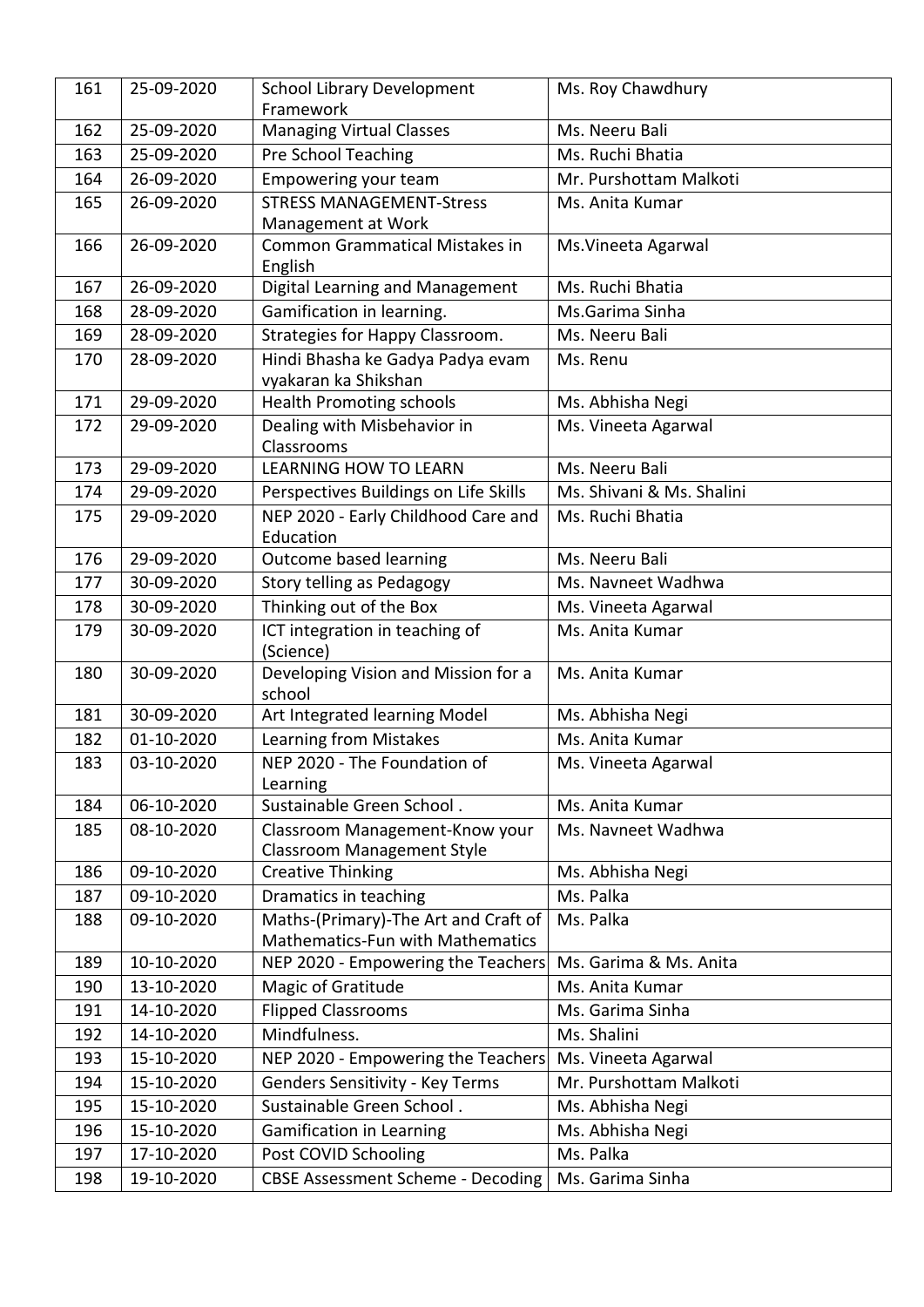|     |            | Portfolio and Subject Enrichment<br><b>Activities</b>                   |                                            |
|-----|------------|-------------------------------------------------------------------------|--------------------------------------------|
| 199 | 19-10-2020 | Intellectual Disabilities-Nature and<br>Strategies for Inclusion        | Ms. Shivani & Ms. Shalini                  |
| 200 | 21-10-2020 | <b>Experiential Learning in Online</b><br>Sessions                      | Mr. Purshottam Malkoti                     |
| 201 | 21-10-2020 | Integration of arts in Science                                          | Ms. Braj Rani                              |
| 202 | 22-10-2020 | NEP 2020 - School Education -                                           | Ms. Braj Rani                              |
|     |            | <b>Curriculum and Pedagogy</b>                                          |                                            |
| 203 | 22-10-2020 | <b>VIRTUAL CLASSES</b>                                                  | Mr. Purshottam Malkoti                     |
| 204 | 23-10-2020 | Gender Sensitivity in Class room<br>Environment                         | Ms. Abhisha Negi                           |
| 205 | 26-10-2020 | Multiple Intelligence                                                   | Ms. Braj Rani                              |
| 206 | 26-10-2020 | Literary Devices in Teaching Poetry<br>(English)                        | Ms. Vineeta Agarwal                        |
| 207 | 27-10-2020 | Learning from Mistakes                                                  | Ms. Neeru Bali                             |
| 208 | 28-10-2020 | National Education Policy 2020 -                                        | Ms. Abhisha Negi                           |
|     |            | <b>School Education</b>                                                 |                                            |
| 209 | 28-10-2020 | Innovative Pedagogy in Biology-<br><b>Experiential Learning</b>         | Ms. Braj Rani                              |
| 210 | 31-10-2020 | <b>Healthy Relationship</b>                                             | Mr. Purshottam Malkoti                     |
| 211 | 31-10-2020 | <b>NEW EDUCATION POLICY-</b><br><b>IMPORTANT POINTS</b>                 | Ms. Palka                                  |
| 212 | 31-10-2020 | Sanskrit Bhasha Shikshan ki Path<br>Yojana                              | Mr. Purshottam Malkoti                     |
| 213 | 02-11-2020 | Dramatics in teaching                                                   | Mr. Purshottam Malkoti                     |
| 214 | 04-11-2020 | Values Education-Mass Media and<br>Values                               | Mr. Purshottam Malkoti                     |
| 215 | 07-11-2020 | Developing the skills of Decision<br>making in Adolescents              | Ms. Shivani, Ms. Shalini & Mr. Ranjan      |
| 216 | 09-11-2020 | Enhancing life skills- Effective<br>Communication                       | Ms. Navneet Wadhwa                         |
| 217 | 10-11-2020 | <b>Health Promoting School</b>                                          | Ms. Navneet Wadhwa                         |
| 218 | 11-11-2020 | Adapting to post Covid in School<br>Education                           | Ms. Shivani, Ms. Shalini & Mr. Ranjan      |
| 219 | 12-11-2020 | Dramatics in teaching                                                   | Ms. Navneet Wadhwa                         |
| 220 | 13-11-2020 | <b>GENERAL PRACTICE FOR PROMOTING</b><br><b>GENDER SENSTIVITY</b>       | Mr. Ranjan                                 |
| 221 | 15-11-2020 | NEP 2020 - The Foundation of<br>Learning                                | Ms. Anita Kumar                            |
| 222 | 17-11-2020 | <b>Positive Mindful Mantras for Fighting</b><br><b>Stress</b>           | Ms. Garima Sinha                           |
| 223 | 19-11-2020 | Multiple Intelligence                                                   | Ms. Anita Kumar                            |
| 224 | 19-11-2020 | Change Management                                                       | Mr. Ranjan                                 |
| 225 | 20-11-2020 | National Education Policy 2020 -<br>Simplified                          | Ms. Garima Sinha                           |
| 226 | 21-11-2020 | Enhancing life skills- Decision Making                                  | Mr. Ranjan                                 |
| 227 | 23-11-2020 | POCSO ACT-2020                                                          | Ms. Anita Kumar, Ms. Shivani & Ms. Shalini |
| 228 | 24-11-2020 | Importance of Personal hygiene,<br>Nutrition and Health for Adolescents | Mr. Ranjan                                 |
|     |            |                                                                         |                                            |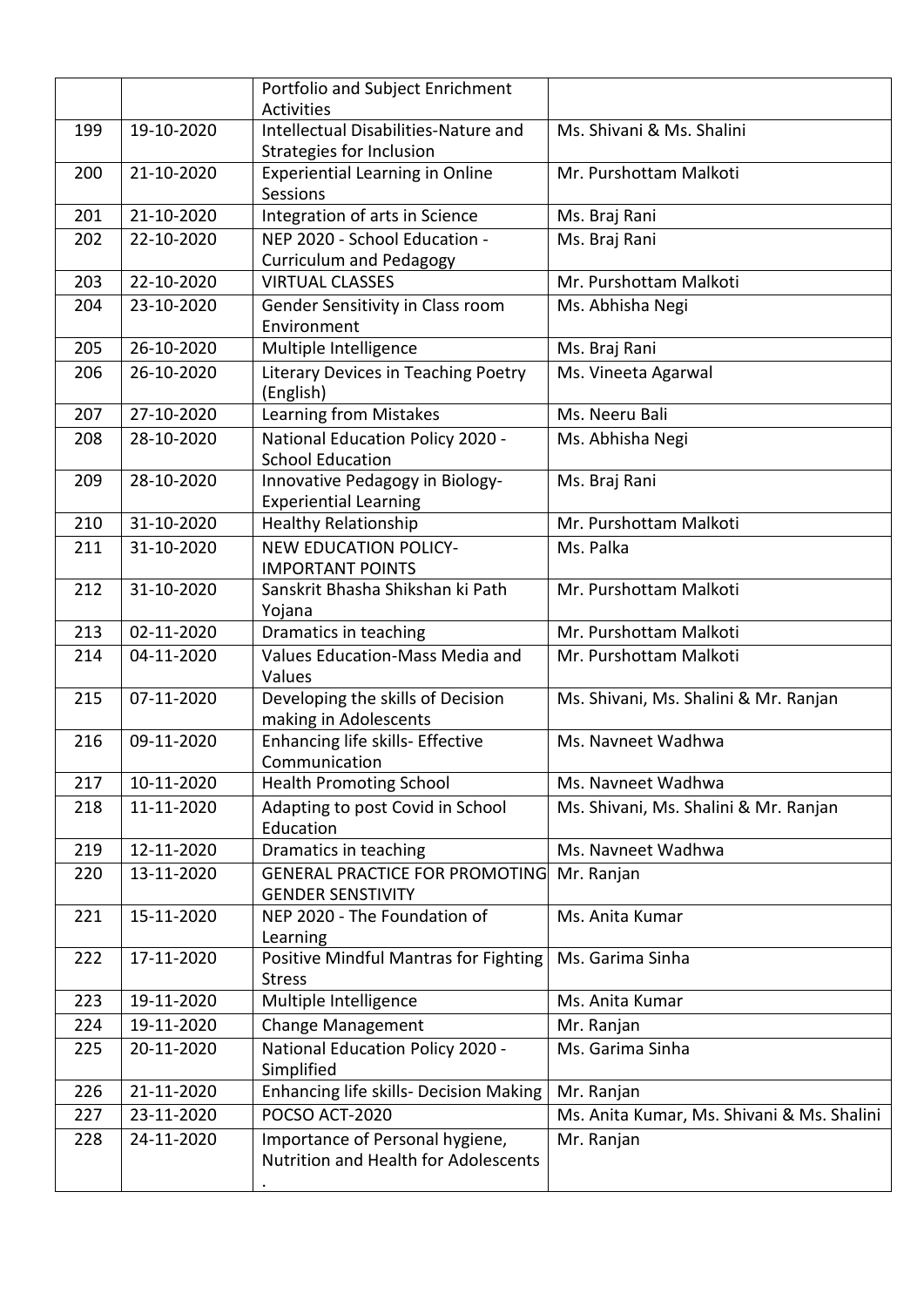| 229 | 24-11-2020 | Know your Classroom Management<br>Style                                                 | Ms. Anita Kumar        |
|-----|------------|-----------------------------------------------------------------------------------------|------------------------|
| 230 | 25-11-2020 | ART OF MIND AND CONCEPT<br><b>MAKING</b>                                                | Ms. Abhisha Negi       |
| 231 | 25-11-2020 | Integrating elements of (Adolescence<br>education in teaching of different<br>subjects) | Mr. Ranjan             |
| 232 | 27-11-2020 | Enhancing life skills- Empathy                                                          | Mr. Ranjan             |
| 233 | 27-11-2020 | Enhancing Life Skills - Effective<br>Communication                                      | Ms. Neetu Manocha      |
| 234 | 28-11-2020 | Adolescence in present scenario<br>(social and emotional chracteristics)                | Mr. Ranjan             |
| 235 | 02-12-2020 | <b>CHALLENGING AREAS IN ENGLISH</b><br><b>CORE</b>                                      | Ms. Divya Mukhija      |
| 236 | 02-12-2020 | Multiple Intelligence                                                                   | Ms. Neetu Manocha      |
| 237 | 03-12-2020 | Developing the skills of Decision<br>making in Adolescents                              | Ms. Neetu Manocha      |
| 238 | 04-12-2020 | Mental well-being of students during<br>covid-19 pandemic                               | Ms. Neetu Manocha      |
| 239 | 07-12-2020 | Integration of Co-scholastic Activities<br>in a Lesson Plan - Science                   | Ms. Neetu Manocha      |
| 240 | 08-12-2020 | Critical and Creative Thinking-<br>Pathways to Critical Thinking                        | Ms. Neetu Manocha      |
| 241 | 10-12-2020 | Innovative Pedagogy in Accountancy<br><b>Experiential learning</b>                      | Mr. Umaid Iftekhar     |
| 242 | 10-12-2020 | Application of life skills in day to day<br>life                                        | Ms. Neetu Manocha      |
| 243 | 10-12-2020 | <b>CAREER GUIDANCE - Determinants of</b><br><b>Career Choice</b>                        | Ms. Neetu Manocha      |
| 244 | 14-12-2020 | <b>Flipped Classrooms</b>                                                               | Mr. Umaid Iftekhar     |
| 245 | 14-12-2020 | <b>Stress Management (Online)</b>                                                       | Mr. Umaid Iftekhar     |
| 246 | 14-12-2020 | National Education Policy 2020 -<br><b>School Education</b>                             | Mr. Umaid Iftekhar     |
| 247 | 16-12-2020 | Innovative Pedagogy in Economics<br><b>Experiential learning</b>                        | Mr. Umaid Iftekhar     |
| 248 | 16-12-2020 | Cyber Security-Introduction to Cyber<br><b>Bank Frauds</b>                              | Mr. Purshottam Malkoti |
| 249 | 17-12-2020 | Accountancy(Class IX-XII)-Project<br>work/Practical work in Accountancy                 | Mr. Umaid Iftekhar     |
| 250 | 18-12-2020 | Assessment in (Science)                                                                 | Ms. Shivani            |
| 251 | 22-12-2020 | <b>INTEGRATION OF ARTS IN</b><br><b>CURRICULUM THROUGH</b>                              | Ms. Vineeta Agarwal    |
|     |            | <b>EXPERIENTIAL LEARNING-</b>                                                           |                        |
|     |            | Link Between Learning Outcomes and<br><b>Activity of Arts</b>                           |                        |
| 252 | 23-12-2020 | Story telling as Pedagogy                                                               | Ms. Vineeta Agarwal    |
| 253 | 23-12-2020 | BE THE BOSS OF YOUR TIME                                                                | Ms. Palka              |
| 254 | 24-12-2020 | PARYAVARAN KI SURAKSHA KI DISHA<br>ME SANSKRIT KA YOGDAAN                               | Mr. Purshottam Malkoti |
| 255 | 24-12-2020 | <b>SCIENCE OF BEHAVIOUR</b>                                                             | Ms. Shivani            |
| 256 | 28-12-2020 | PRABHAVI SHIKSHAN                                                                       | Mr. Purshottam Malkoti |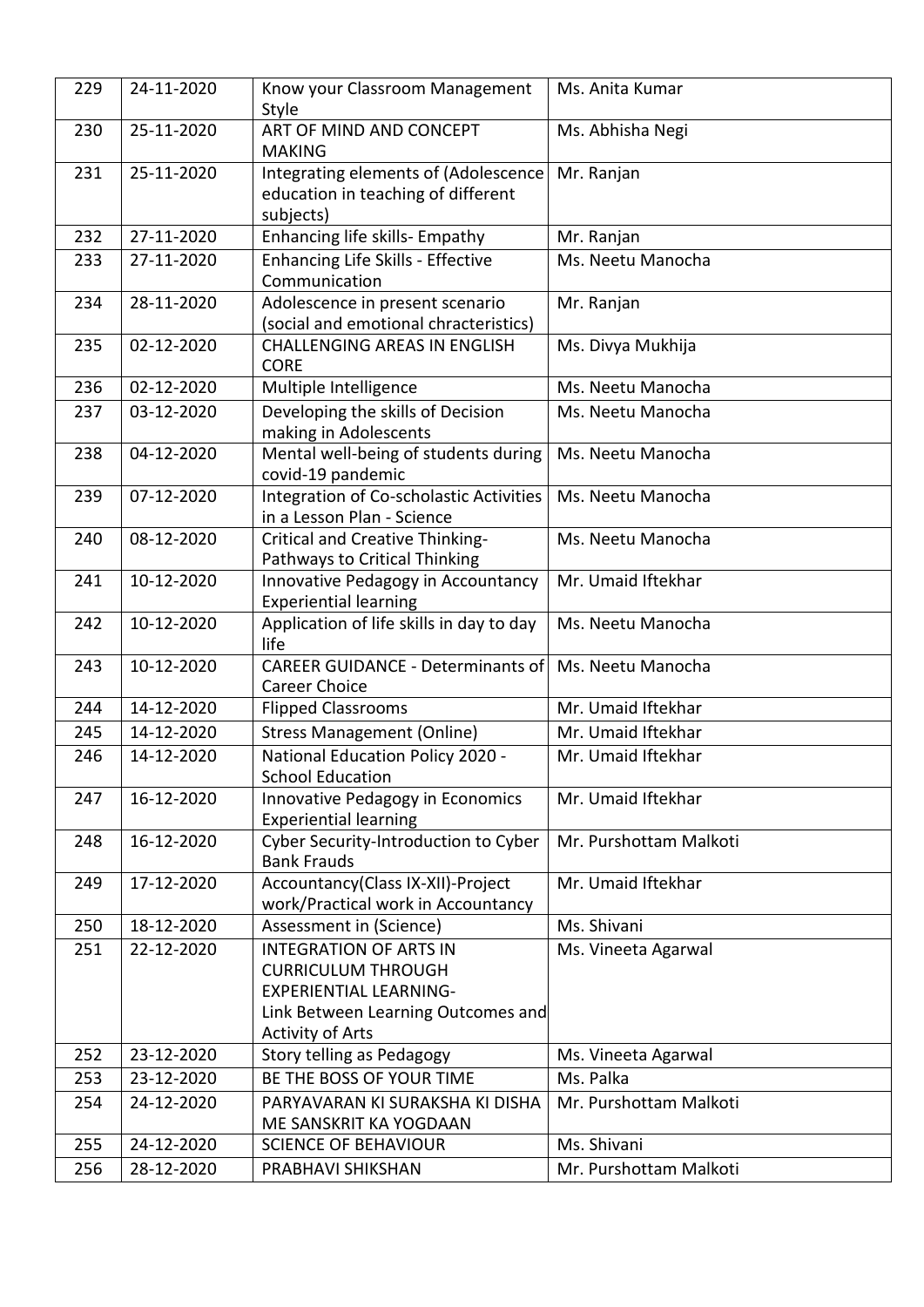| 257 | 29-12-2020 | POCSO ACT-2020                                                         | Mr. Purshottam Malkoti      |
|-----|------------|------------------------------------------------------------------------|-----------------------------|
| 258 | 30-12-2020 | Integration of Arts in Accountancy<br>$(XI - XII)$                     | Mr. Umaid Iftekhar          |
| 259 | 07-01-2021 | NEP 2020- EMPOWERING<br>TEACHERS(PRINCIPAL MEET)                       | Ms. Kavita Nath (Principal) |
| 260 | 09-01-2021 | Teaching strategies in EVS for<br>Primary classes                      | Ms. Palka                   |
| 261 | 12-01-2021 | <b>Emotional Intelligence</b>                                          | Ms. Priya                   |
| 262 | 18-01-2021 | <b>Interdisciplinary Projects</b>                                      | Mr. Umaid Iftekhar          |
| 263 | 19-01-2021 | <b>CAREER GUIDANCE AND ROLE OF</b><br>PRINCIPALS(ONLY FOR PRINCIPALS)) | Ms. Kavita Nath (Principal) |
| 264 | 21-01-2021 | Understanding Ethics and integrity                                     | Ms. Navneet Wadhwa          |
| 265 | 26-01-2021 | 30-30 STEM By IIT Gandhinagar                                          | Ms. Palka                   |
| 266 | 27-01-2021 | <b>ENVISIONING STUDENT FRIENDLY</b><br>SCHOOL(ONLY FOR PRINCIPAL)      | Ms. Kavita Nath (Principal) |

### **Academic Achievements**

A heart filled with aspirations is all that we knew since the very existence of the school and that's what gave us the ambition of marching forward till excellence is achieved in all our endeavours. This report is comprised of the achievements made during the year gone by and at the same time set the path for greater accomplishments in the years to come.

The overall academic performance has been good. We are dealing with students who mostly are first generation learners. The performances in the Board Examination was as follows :

Isha Sharma(Commerce) is the school topper with 95% followed by Yashika Sharma (Humanities) with 94.6% and Preksha Jha (Science) with 93.6%.

It is noteworthy that out of 98 students who had appeared in this Board Examination.

The stupendous result reflects the perseverance, tenacity and hard work of the students, parents and the faculty members.

### **Environmental education**

Conforming to the guidelines from Directorate of Education & CBSE and to disseminate the message of a better habitable environment the teaching of Environmental Studies (EVS) is placed under both Science and Social Studies syllabi. Collaborative ventures were created between the teachers and community (NGOs). Such collaborations include campaigns on environment awareness, tree plantations, and waste management.

**UNDERSTANDING SUSTAINABLE DEVELOPMENT**: Keeping in mind role of education in sustainable development to help make the world safer, fairer and more just for everyone we orient and encourage our students to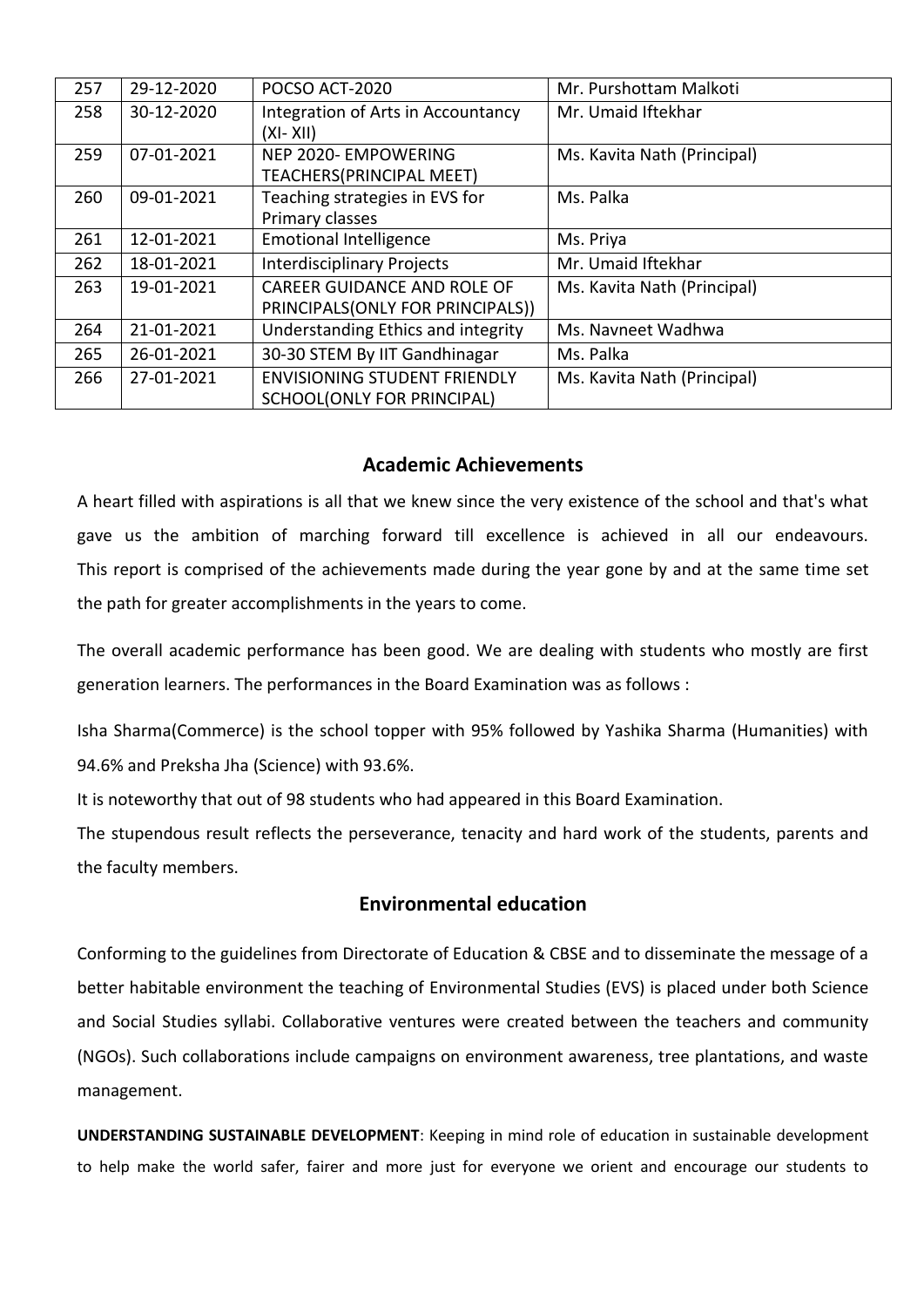participate in activities such as tree plantations, organic farming, water conservation as practical solutions to contribute to a more sustainable world. We believe that exploring social themes is an excellent way to get students thinking about their wider community and environment, while also delving into the life obstacles faced by others. Besides the new water harvesting plant and solar panelling an extensive effort has been made towards the 'Go Green Initiative' that the school has undertaken by equipping the school with a clean air purifying system which contributes to good and cleaner air in the classrooms. Along with that tremendous effort has been made to grow air purifying plants which are placed not just outside but in the corridors and classrooms as well. Various classroom activities on "Save Water" and "Save Earth' have been an essential part of the school curriculum.

#### **Innovation**

Keeping ourselves in pace with the modern world, Complete Digitization of the school was undertaken which transformed the entire school chores channel through Information Technology, bringing in more transparency and enhanced communication with parents and community specially required during the pandemic.

Ours is a No Profit No Loss organization, providing affordable quality education to children, often from very humble or underprivileged backgrounds. With students mostly falling in the category of firstgeneration learners, it has become a challenging task to provide a good infrastructure in a regular running school and most of all to ensure continued online education during this lockdown. We are proud to have been able to provide both within our minimum resources.

Every day is special and anything new or innovative we do add further value to the entire teaching learning process.

 **PRIMARY CURRICULUM:** Innovation is anything that leverages creative invention in response to any challenge or a desire to do something different and unique. The S D Vidya School Noida with its pedagogy of 'Experiential Learning' gives its students a platform to demonstrate their learning in different and innovative ways. In keeping with the spirit of encouraging 21st century skills in our students, be it critical thinking, problem solving, decision making, creativity, communication or even improving their IT skills. Children are given the freedom to explore new ideas, to build in the ability to engage with new and unfamiliar situations tasks and people. Children on getting exposure to the Interactive board, where the audio-visual experiences help them acquire knowledge about the world in easy and joyful way simultaneously develops sensitivity and enhances attention. Children are presented with interesting situations which enables them to reflect on, articulate, share and listen to their thoughts, feelings and learning. In this way they develop fresh perspectives. The continued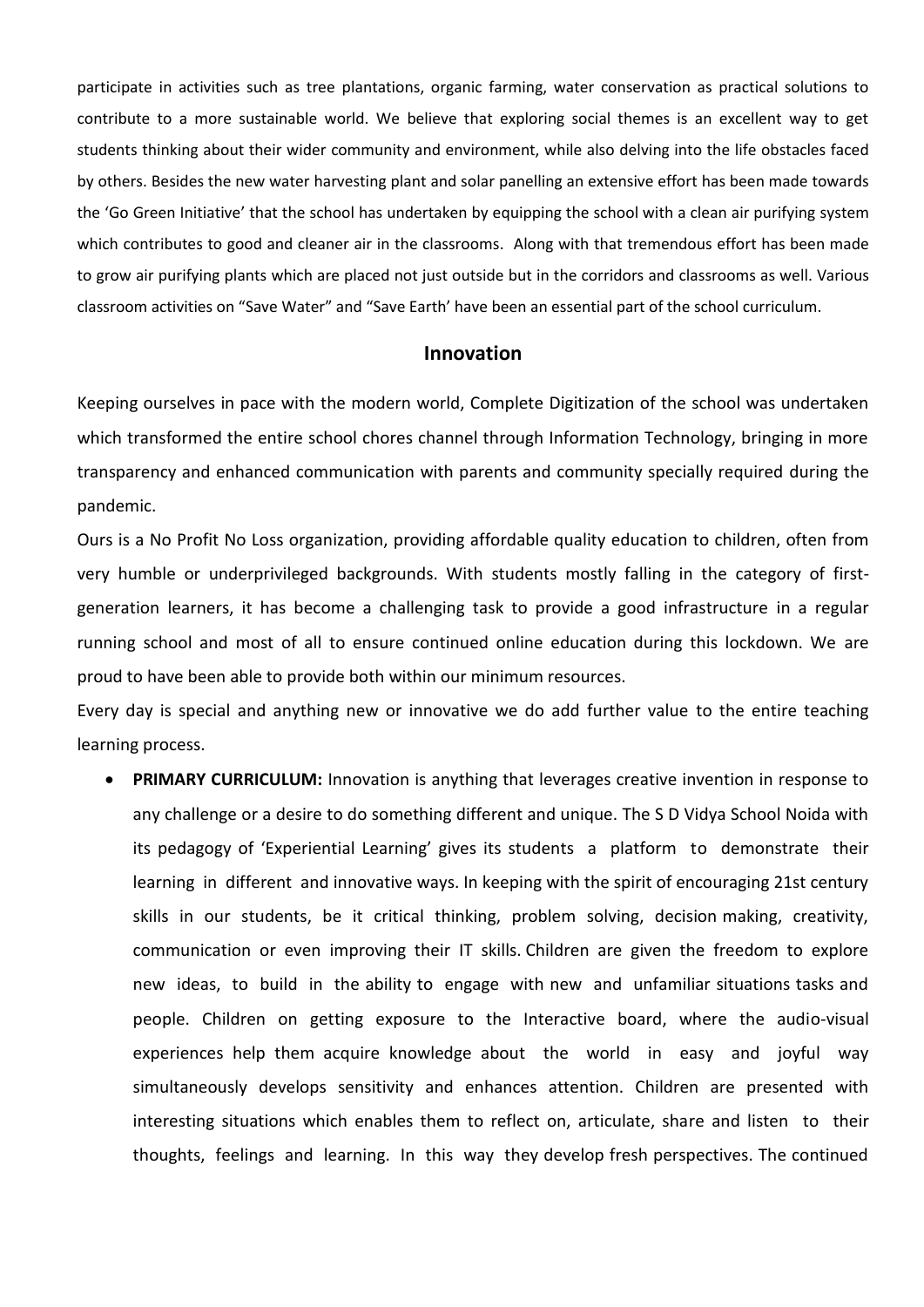lockdown did not in any way dampen the spirit of creativity as was visible when the 'culmination of learning' a regular feature in school as an annual presentation was performed this time for the parents virtually. As a part of assessment of Project based learning students showcase their learning by actual physical presentation and explanation.

**STEM EDUCATION:** STEM in the classroom means discovery in the classroom and engaging students in the 21st Century skills of problem solving & critical thinking. Stem activities provides hands on learning making math and science both fun and interesting. Emphasis on stem education has always been strongly promoted and the lockdown and virtual classroom further strengthened the use of technology effectively. Blended Learning in multiple ways besides the conventional teaching included Interactive presentations shared virtually, positive usage of collaboration tools of Google for research, presentations, and effective teaching.

### **ENHANCING COMMUNICATION SKILLS:**

1. **LEARNING TO COMMUNICATE IN ENGLISH IN THE PRIMARY:** The S D Vidya School Noida deals with many a first-generation learner. However, we believe in equipping our students with the English Language skills to become confident learners & speakers through our special communication classes. The core lies in the natural way we acquire a language whether it is our mother tongue or any other language that we constantly hear around us. Language skills are reinforced through storytelling, reading, songs, games &comprehension exercises. Most learning is delivered experientially through guided miming or with actions and games. Communication classes continued during lockdown as well.

2. **SCHOOL ASSEMBLIES:** The morning assembly is one of the most important aspects of the school's curriculum at the S.D. Vidya, Noida. It nurtures a positive school ethos. The assemblies at the S.D. Vidya are conducted in the indoor hall equipped with the audio-visual aids. It is in this forum, that the Principal emphasizes expectations for behavior and character. It is here, we celebrate our achievements. It is ready platform made available to every child to participate & get over her stage fright and hone her/his communication skills. The assembly at the S.D. Vidya has an enriching quality. It is a planned event where a positive connection is established between the pupils and the staff. The daily assembly is based on a relevant theme. It features the Gayatri mantra, the prayer song, power point presentations by the students on the theme of the assembly, a stage performance, the thought for the day and the news. Excellent coordination was reflected in the morning virtual assemblies during the lockdown following a similar format to stay connected with children.

#### **HOLISTIC LEARNING:**

**CLUBS & ACTIVITIES**: A plethora of activities held in the school are a platform for developing the intellectual, emotional, social, moral and aesthetic development in children. Creativity, enthusiasm and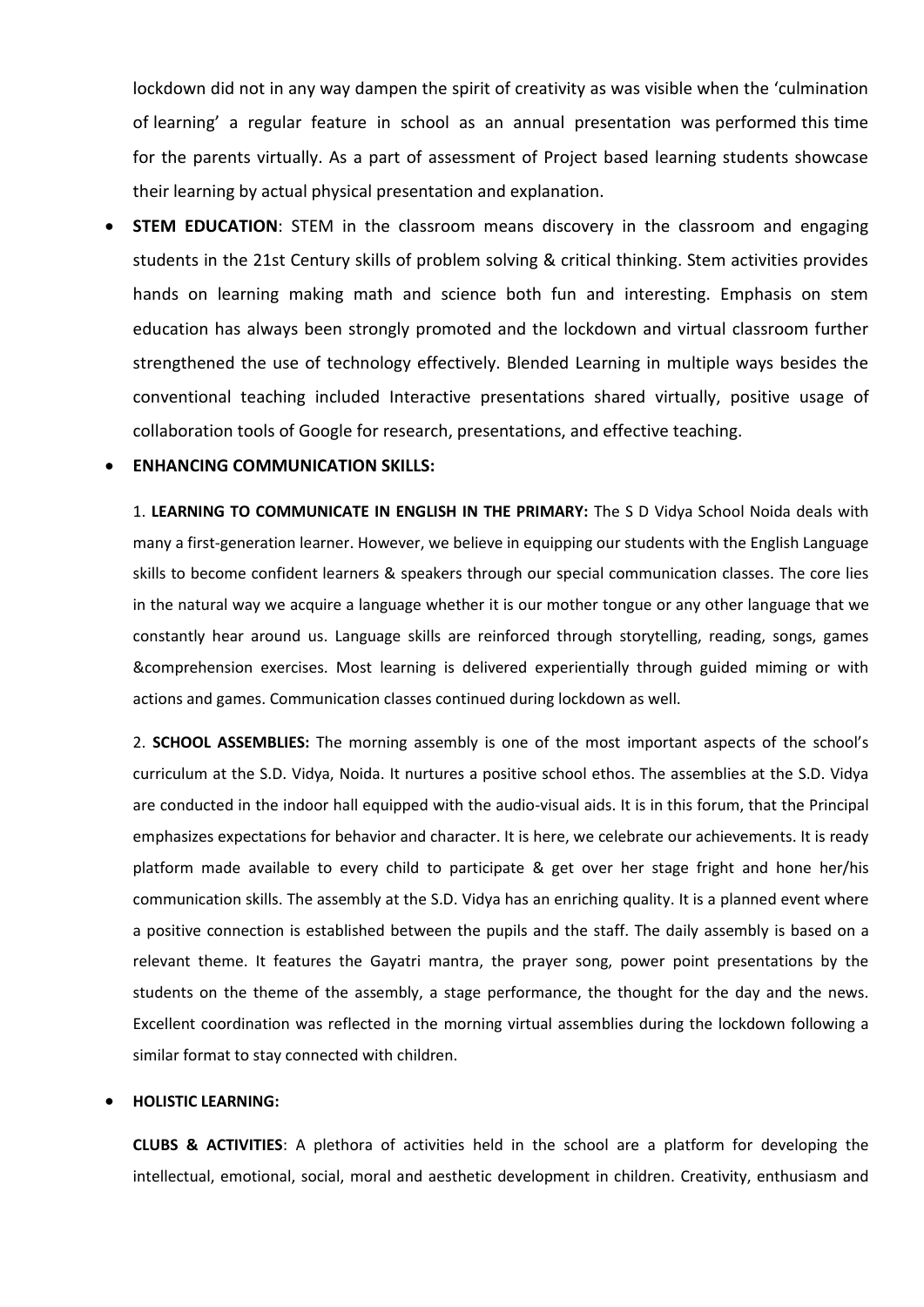positive thinking thus become the hallmark of every student. Activity Clubs help in shaping the personality of the students helping them to respect and learn team work, gain self-confidence & relieve stress. A wide variety of clubs organised in the school make students happy and gain valuable experiences for the future. The various clubs are Cookery, Art & Craft, Music & Dance, Quizzing, Theatre & Environmental Club. Students gets trained professionally in Yoga, Cricket, Volleyball, Kabaddi, Karate, Football, Skating & Athletics. During lockdown the students were kept busy in interesting online activities on specialized Art workshops on traditional Indian Art Forms, Innovative Cooking, 'Best out of Waste' and interesting quizzing and debates.

#### 3. **OTHER ACTIVITIES**:

 Celebrating Earth Day with full zeal and fervor by undertaking tree plantation drive, best out of waste and paper bag making activities by students.

 Organizing Cleanliness Drive in the neighborhood areas as a reminder to keep our surroundings clean and green.

 Organizing Adolescent concerns workshop for students to facilitate awareness and knowledge among students with particular focus on hormonal changes, emotional quotient and maintenance of good health & hygiene.

• Regular Workshops on health, hygiene & nutrition was conducted for students. 4. SPORTS : However this academic year we have had to keep our students busy with Yoga, Physical Fitness activities while being at home.

#### **PROFESSIONAL DEVELOPMENT:**

1. **FOR TEACHERS:** A school is what its teachers are, hence it is necessary to continuously upgrade and hone the professional skills of the teaching staff. Various training workshops were conducted in the school and outside for enhancing the knowledge & skills of the teachers such as Capacity Building by CBSE in different subjects, Personality Development, 21st Century Teaching Skills, Microsoft Trainings and special training on online tools for teaching etc.

2. **FOR STUDENTS:** The 'soul' of a school is its students. The primary purpose of the school being the holistic development of each child to nurture them as good human beings with the desired knowledge and skills to lead a fruitful and happy life in tune with the changing times. Various workshops and training programs are an ongoing process to impart essential life skills to students such as health & nutrition awareness & adolescent concerns, Career Counselling, Subject specific workshop for senior classes. Special counselling facilities all throughout for all students during lockdown and special meditation & yoga sessions. Special workshops on Safe and unsafe touch, Anger Management, Time management,